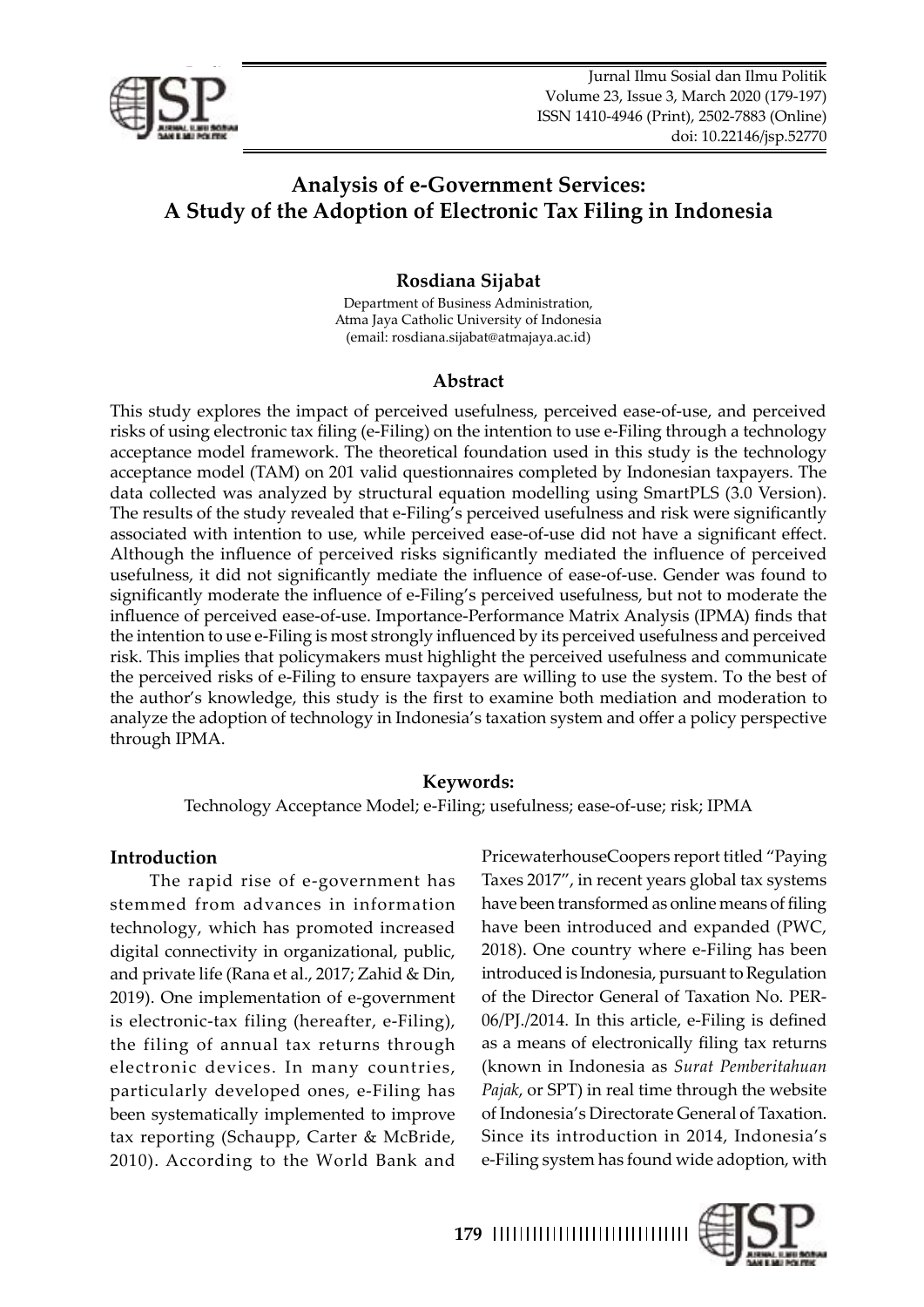the number of users exceeding expectations. In 2015, for example, the Indonesian government expected 7 million taxpayers to use the e-Filing system; the actual figure was 7.96 million, approximately 12% higher than expected. This electronic filing medium has been supported through other initiatives. In early 2019, the government issued Regulation of the Director General of Taxation numbered PER-02/PJ/2019 regarding the Means of Filing, Receiving, and Storing Tax Returns. This regulation, building upon Regulation of the Minister of Finance numbered 9/PMK.03/2018, provided new framework for the electronic filing of tax returns.

This study analyses the influence of perceived benefit on intention to use e-Filing systems, as mediated by perceived risk and moderated by gender. This study employs TAM, viewing perceived benefit and ease of use as fundamentally influencing individuals' willingness to adopt technology (Davis, 1989; Venkatesh, et al., 2003; Davis, Bagozzi, & Warshaw, 1989; Camilleri, 2018). Many studies of technology adoption in Indonesia have used a TAM framework; however, few have investigated e-Filing since it was first implemented in 2014. When this survey was conducted, only a few studies had considered e-Filing adoption in Indonesia, including Widiyanesti and Reynaldi (2017) as well as Pantow, Sutrisno, and Saraswati (2016); both studies simply identified the perceived benefits and ease of use of e-Filing. Studies have also used TAM to investigate e-Filing adoption internationally (Zaidi, Henderson & Gupta, 2017; Jankeeparsad, Jankeeparsad & Nienaber, 2015; Kumar & Gupta, 2017). However, such studies have generally focused on the perceived benefits and ease of use of e-Filing. To fill this gap, this study seeks to produce a more comprehensive understanding of e-Filing adoption. Risk factors have a statistically significant contribution to willingness to adopt e-Filing services (Charag, Fazili & Bashir,

2019; Mortimer et al., 2016; Bhuasiri et al., 2016). As such, perceived risk is an exogenous factor contributing to taxpayers' decision to use e-filinge-Filing. Gender, likewise, has been found to influence technology adoption (Tanellari et al., 2014; Leon, 2018). However, previous studies have yet to consider how gender influences how taxpayers perceive the benefits and ease-of-use of e-Filing. Gender is thus considered a moderating factor in this study, which contributes a more comprehensive understanding of taxpayers' willingness to adopt e-Filing by incorporating perceived risk and gender into TAM. This study will thus contribute a new scientific understanding of the TAM framework.

According to TAM's framework, individuals' use of technology—including e-Filing—is influenced by their perceptions of its benefits, ease-of-use, and risks. This study will answer the following questions: (1) How do the perceived usefulness, ease-ofuse, and risks of e-Filing influence intention to use among Indonesian taxpayers?; (2) Does the influence of perceived risks mediate the influence of perceived usefulness and easeof-use among Indonesian taxpayers?; (3) Does gender moderate the influence of perceived usefulness, ease-of-use, and risk on intention to use e-Filing? Although many studies have discussed gender and technology, no study has been found that explored the gendered adoption of technology-based services (such as e-Filing) in Indonesia. As such, this study considers the contribution of gender to users' perceptions of usefulness, ease-of-use, and risks in its analysis of taxpayers' intention to use e-Filing. It is hoped that, by analyzing the influence of gender on taxpayers' intention to use e-Filing, this study can recommend a strategy or approach that can help the Indonesian government to formulate targeted, gender-sensitive policies and improve online tax reporting among both male and female taxpayers.

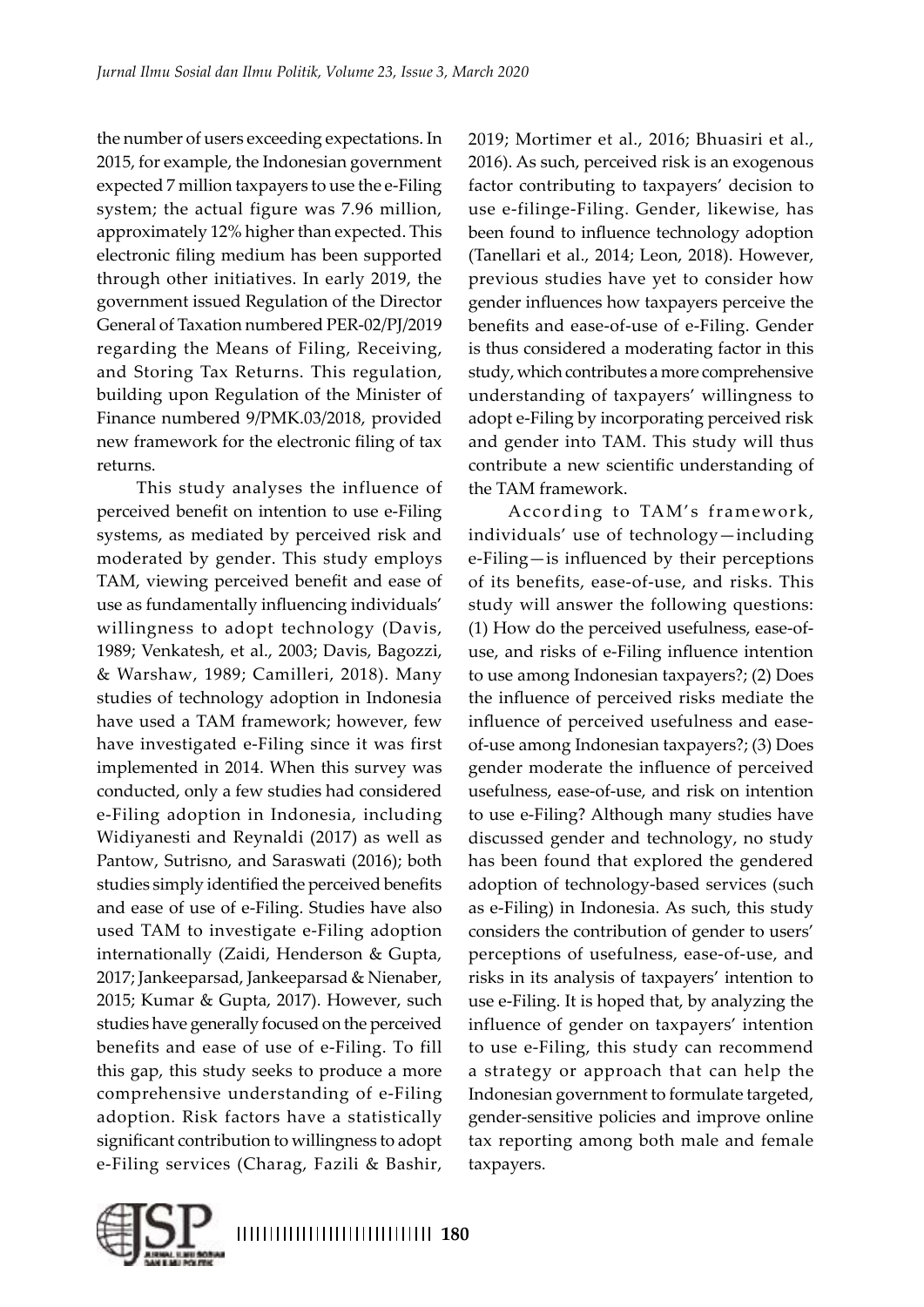# **Literature Review Technology Acceptance Model and Intention to Use e-Filing**

This study applies TAM's framework to understand individuals' perceptions of information technology (Davis, 1989). TAM considers the psychological conditions in which individuals adopt specific technologies, and as such may be used to predict individuals' decision to adopt new technologies and systems (Bélanger & Carter, 2012). According to Davis (1989), two factors influence individuals' decisions to adopt new technologies and systems, namely (1) individuals are willing to use new technologies and systems when they perceive it as beneficial, and (2) individuals are willing to use new technologies and systems when they perceive it as easy to use.

### **Perceived Usefulness of e-Filing**

Individuals are driven to adopt information and technology-based services according to their perceptions of said services' usefulness (Anouze & Alamro, 2019). Frequently, the technologies and systems adopted are those that are seen as improving performance (Hubert et al., 2019). Technology is considered highly beneficial if it has a strong positive correlation with individual performance (Humbani & Wiese, 2019), including individuals' ability to work and present information (Camilleri, 2018). The higher the value attributed to a technology and system, the greater the desire to adopt it; conversely, the lower the value attributed to a technology and system, the lower the desire to adopt it (Bélanger & Alamro, 2019). Individuals will be willing to adopt a technology if they believe that said technology will help them do their everyday activities more easily and more effectively (Davis, Bagozzi, & Warshaw, 1989).

The adoption of e-Filing in Indonesia has also been influenced by users' perceptions of its usefulness. If e-Filing is believed to improve productivity, then individuals will be more motivated to use it and to invite others to use

it. However, if individuals believe that e-Filing cannot facilitate their tax reporting, they will be less likely to adopt e-Filing (Zaidi, Henderson & Gupta, 2017). Individuals tend to perceive e-Filing as more efficient, and thus are willing to adopt it. There is thus a positive association between the perceived benefits of e-Filing and its adoption (Widiyanesti & Reynaldi, 2017; Pantow, Sutrisno & Saraswati, 2016). In the light of the above, it can be hypothesized that: *H1: Perceived usefulness has a positive and significant impact on taxpayers' intention to use e-Filing.*

# **Perceived Ease of Use of e-Filing**

Perceived ease-of-use refers to the individuals' belief that they will not experience any difficulties or obstacles when using new technologies or systems (Hubert et al., 2019). In other words, new technologies and systems must be easily understood and operated (Hubert et al., 2019). According to Jahongir and Shin (2014), technology and information-based services may be deemed easy to use when it is flexible, readily learned, and easily understood, thereby enabling it to be widely adopted. Technology may be identified as easy to use if its adopters can use it effectively with minimal mental and physical effort (Singh & Srivastava, 2018). Individuals tend to prefer simpler technologies; as such, simpler technologies are more likely to be adopted than complicated ones (Hubert et al., 2019). Information and technology-based services are deemed easy to use when they are: (1) easily understood and (2) offer easy access to necessary information (Camilleri, 2018). Ease-of-use is also evident in the efficiency of the technology, particularly the limited amount of resources (such as time) necessary to use it to achieve a certain goal (Humbani & Wiese, 2019).

As such, when a technology is perceived as easy to use, individuals are more likely to adopt it (Leon, 2018; Cho, 2016). This is also true for e-government services such as e-Filing,

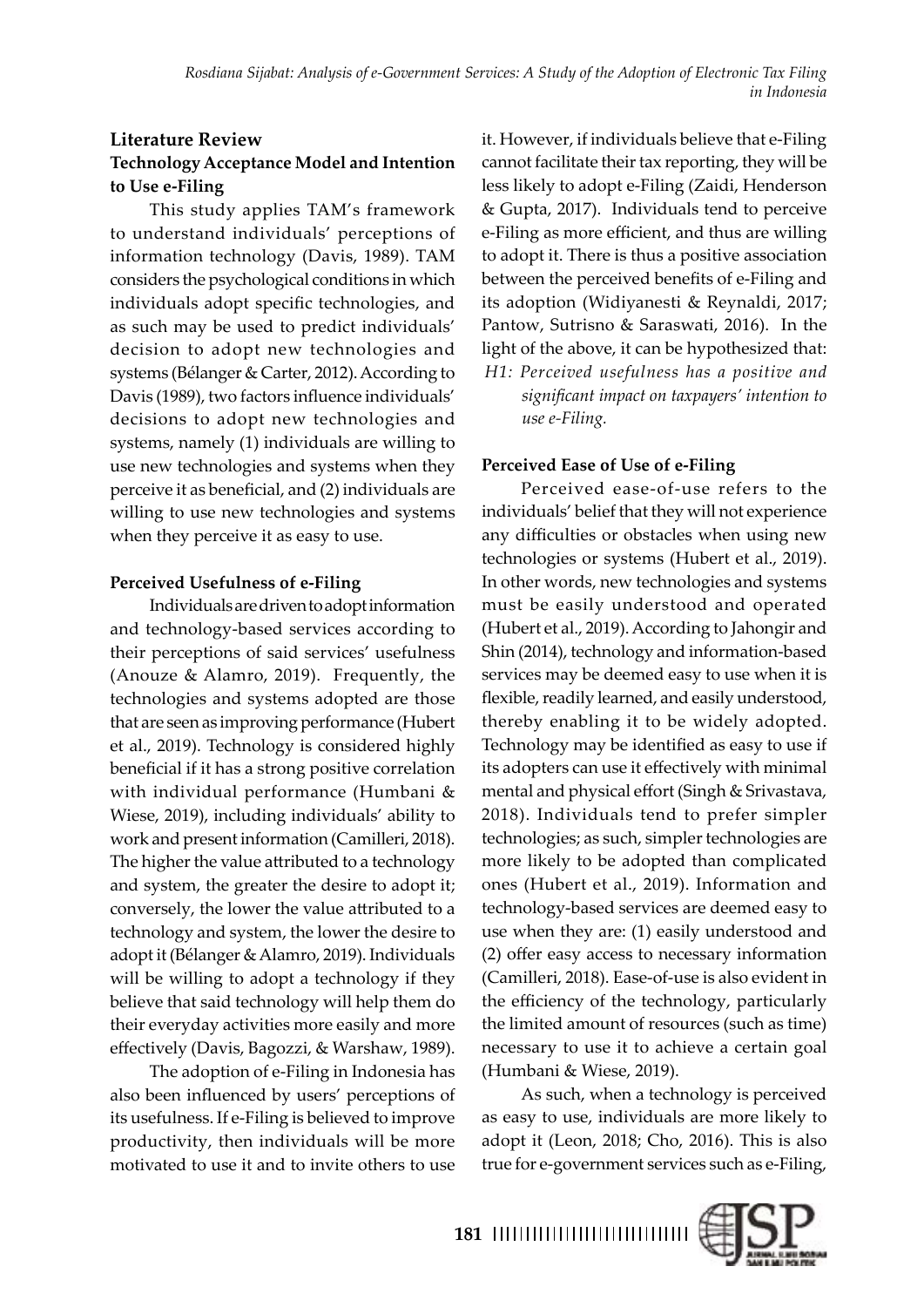where ease-of-use is a strong indicator of users' willingness to adopt technology and use it for its intended purposes (i.e. for filing tax returns) (see Zaidi, Henderson & Gupta, 2017). On this basis, it is hypothesized:

*H2: Perceived ease of use has a positive and significant impact on taxpayers' intention to use e-Filing.*

# **Perceived Risk of e-Filing**

The decision to adopt technology is also negatively influenced by its perceived risks (Charag, Fazili & Bashir, 2019). Dinu (2012) defines risk as an element of uncertainty, as the potential to cause irrevocable damage. Perceived risk refers to the potential for an individual to experience harm as a result of using technology or undertaking a specific action. Risk factors are prominent in online activities (Mortimer et al., 2016), as individuals have their own subjective expectations of what will happen after the make their decisions (Charag, Fazili & Bashir, 2019). If they believe that using online services carries a high level of risk, they will be less willing to use online services and be hesitant to entrust their data to said services. In other words, individuals will be hesitant to use online services if they believe that their data are unsecure (Bhuasiri et al., 2016).

Individuals believe that e-Filing has certain risks that are not found in conventional paper-based systems (Damghanian, Zarei & Kojuri, 2016; Ryu, Kim & Kim 2018). As with all forms of online interactions, e-Filing carries a range of risks, the most prominent of these being related to privacy and performance (Bhuasiri et al., 2016; Ryu, Kim & Kim 2018). Privacy can be threatened when the personal information revealed through tax returns is accessed and used for nefarious purposes (Ryu, Kim & Kim 2018), and as such privacy and security are important. Performance risk can occur when using e-Filing. Performance risk refers to a situation wherein consumers

fear that an online service will suddenly cease to function; i.e. the website will stop loading, or they will lose their internet connection, and their activities will be left incomplete (Damghanian, Zarei, & Kojuri, 2016:220). If individuals perceive e-Filing as carrying high levels of personal and performance risk, they will be less likely to use the system when filing their tax returns. Conversely, when individuals perceive online services as less risky, they are more willing to use these services and enter their data. Against this premise, the following hypothesis is proposed:

*H3: Perceived risk has a negative and significant impact on taxpayers' intention to use e-Filing.*

### **Perceived Risk as the Mediating Variable**

Perceived risk has been positioned in several studies as equal to perceived usefulness and perceived ease-of-use in determining users' intent to adopt a technology. However, subjective knowledge is a prerequisite for risk recognition (Yoon, Ro & Cho, 2019), and this subjective knowledge can only be obtained through an understanding of the uses and benefits of technology and technology-based services (Dowling & Staelin, 1994). As such, unlike previous studies, this study assumes that perceived risk mediates how the usefulness and ease-of-use of e-Filing are perceived. Generally, risk and usefulness have a positive correlation; high levels of risk are associated with high levels of usefulness, while low levels of risk are associated with low levels of usefulness (Slovic & Peters, 2006). Perceived risk, as well as the uncertainty and disorder inherent to the online world, can pose a significant obstacle to the adoption of online services (Kim, Ferrin & Rao, 2009). Individuals do not only evaluate risk rationally, but also emotionally, and such perceptions of risk contribute to their decision in using electronic services (Slovic & Peters, 2006). Individuals recognize that privacy risks are inherent in their use of online services, they fear that the information they input to

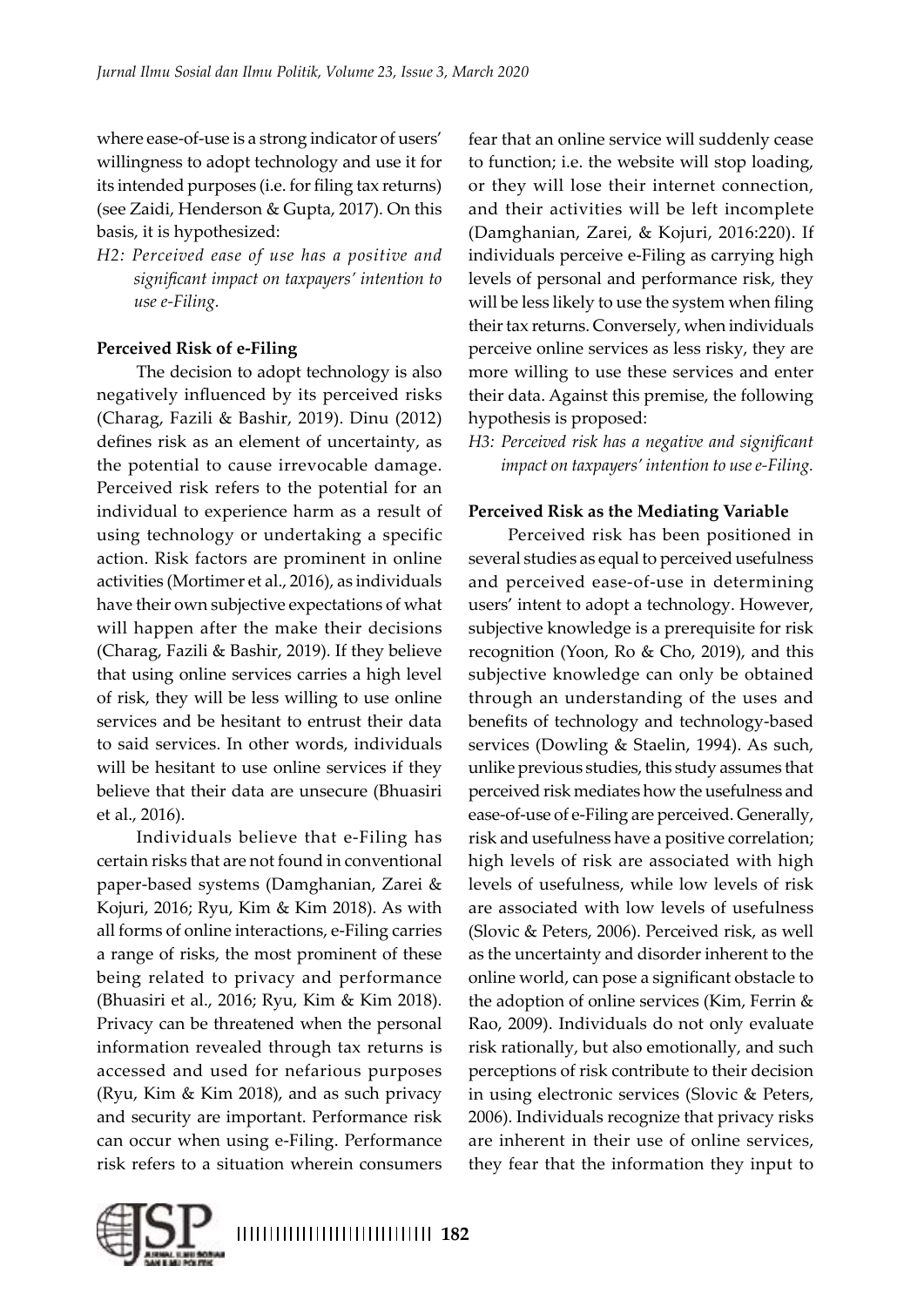use online services may be leaked (Ryu, Kim & Kim 2018). Consequently, although individuals understand that technology-based services can provide them with significant benefits, their decisions to use such services are also heavily informed by the potential risks that they perceive as inherent to these services.

The decision to adopt a technology is also informed by its perceived risk. As Ryu, Kim and Kim (2018) argue, individuals' willingness to use electronic media is influenced by various risks, and their perceptions of these risks influence how they perceive electronic services. This implies that, where users perceive technology-based services negatively, they are more likely to avoid using these services—even when they are easy to use. Thus, perceived risk is hypothesized as follows:

- *H4: Perceived risk mediates the impact of perceived usefulness on the intention to use e-Filing for income taxes.*
- *H5: Perceived risk mediates the impact of perceived ease of use on the intention to use e-Filing for income taxes.*

### **Gender as the Moderating Variable**

Academics and practitioners have given attention to how gender affects the adoption and use of technology (Pengnate & Sarathy, 2017; Leon, 2018). As found in several studies, gender influences how individuals perceive and use new technology (Theriault, Smale & Haider, 2017; Obisesan, 2014). A study of Tanellari et al. (2014) demonstrates that gender does not only influence individuals' decision to use technology, but also how they use it. They also found that it shapes individuals' responses to and decision to adopt technology. Meanwhile, Leon (2018)—through a survey of university students (238 females, 387 males) in the United States—found that the adoption of cellular applications is influenced by information quality, self-efficacy, perceived ease-of-use, and perceived usefulness. All of these were partially moderated by gender; for

example, perceived ease-of-use and perceived usefulness were both more important for women than for men. Furthermore, as argued by Venkatesh and Morris (2000), the cognitive structures of men and women are constructed differently, and as a result men and women use different decision-making processes regarding whether or not to adopt technology.

Several studies have emphasized the importance of considering the moderating effect of gender on the adoption of technologybased services and systems (i.e. Leon, 2018; Theriault, Smale & Haider, 2017; Obisesan, 2014). However, within the context of e-services in Indonesia, the academic literature has only rarely discussed the moderating influence of gender on users' willingness to adopt technology; this factor, thus, requires careful consideration. The association between the latent constructs (perceived benefits and perceived ease-of use) and the endogenous construct (intention to adopt e-Filing) may be positively or negatively influenced by gender. As such, research should consider the moderating influence of gender on endogenous and exogenous constructs (Guo et al., 2018). In this study, gender has been identified as a moderating factor because individual users' gender influences their decision to use electronic services. Identifying factors that influence the willingness to use e-services will help the Indonesian government make gender-sensitive policies for promoting e-Filing adoption. More importantly, from a practical perspective, understanding the moderating influence of gender on Indonesians' willingness to use e-Filing will help decision-makers improve existing systems and promote the broader adoption of such services. This study will thus complement extant literature on technology adoption and gender. By understanding how women and men perceive the benefits and ease-of-use of e-Filing systems, the factors that promote and hinder their adoption can be identified and the future development of

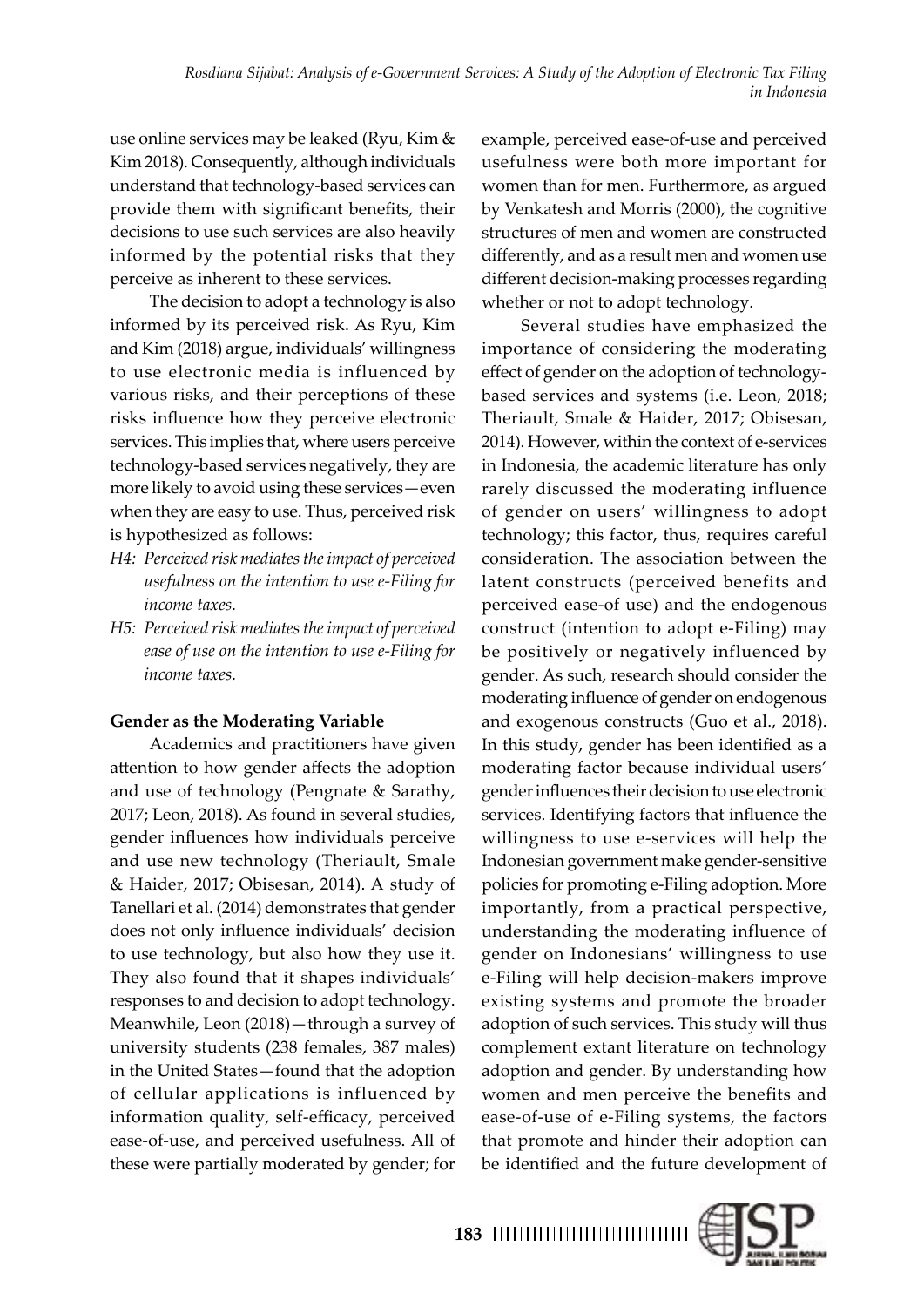

**Figure 1. Proposed Conceptual Model**

*Source: Own elaboration based on existing literature.*

these technologies can be guaranteed. Hence, the study further hypothesizes that:

- *H6: Gender moderates the impact of perceived usefulness on the intention to use e-Filing.*
- *H7: Gender moderates the impact of perceived ease of use on the intention to use e-Filing.*

### **Methods**

### **Design, Sample and Instruments**

This study employs a quantitative approach to understand the link between the variables measured through the research instruments (Creswell, 2014). It uses both primary and secondary data; primary data were collected through online questionnaires uploaded to https://docs.google.com as well as questionnaires distributed directly to respondents. These questions were used to collect demographic information as well as data on perceived usefulness, perceived ease of use, perceived risk, and intention to use. Secondary data were collected through secondary sources, including academic articles, publications, and other resources.

Participants of this study were Indonesian citizens who had previous experience with e-Filing systems. Although they originated from all parts of Indonesia, most participants came

from the Jakarta Capital District. Following the rules of thumb recommended by Roscoe (1975), as quoted by Sekaran and Bougie (2017: 264), a multivariate research should involve between 30 and 500 respondents. In addition to this view, Hair et al., (2019) posit that a predictive structural model as being investigated in this study, requires neither a strong theoretical basis nor a large sample size; a small sample size is sufficient (Hair et al. 2019). Questionnaires were distributed to 231 respondents; 105 respondents completed their questionnaires through an online form, while 108 submitted their questionnaires through e-mail or mail. Questionnaires were completed over the course of three months, between April and June 2018; this period was chosen because it coincided with the filing of tax returns (ending in April 2018). Of the 231 completed questionnaires, 219 were valid for analysis. Convenience sampling was used, as there were no detailed or comprehensive lists of taxpayers who had already used e-Filing. In convenience sampling, only general criteria are used to filter participants. In this case, only one criterion was used: previous experience with e-Filing. To reach potential participants throughout Indonesia, the author

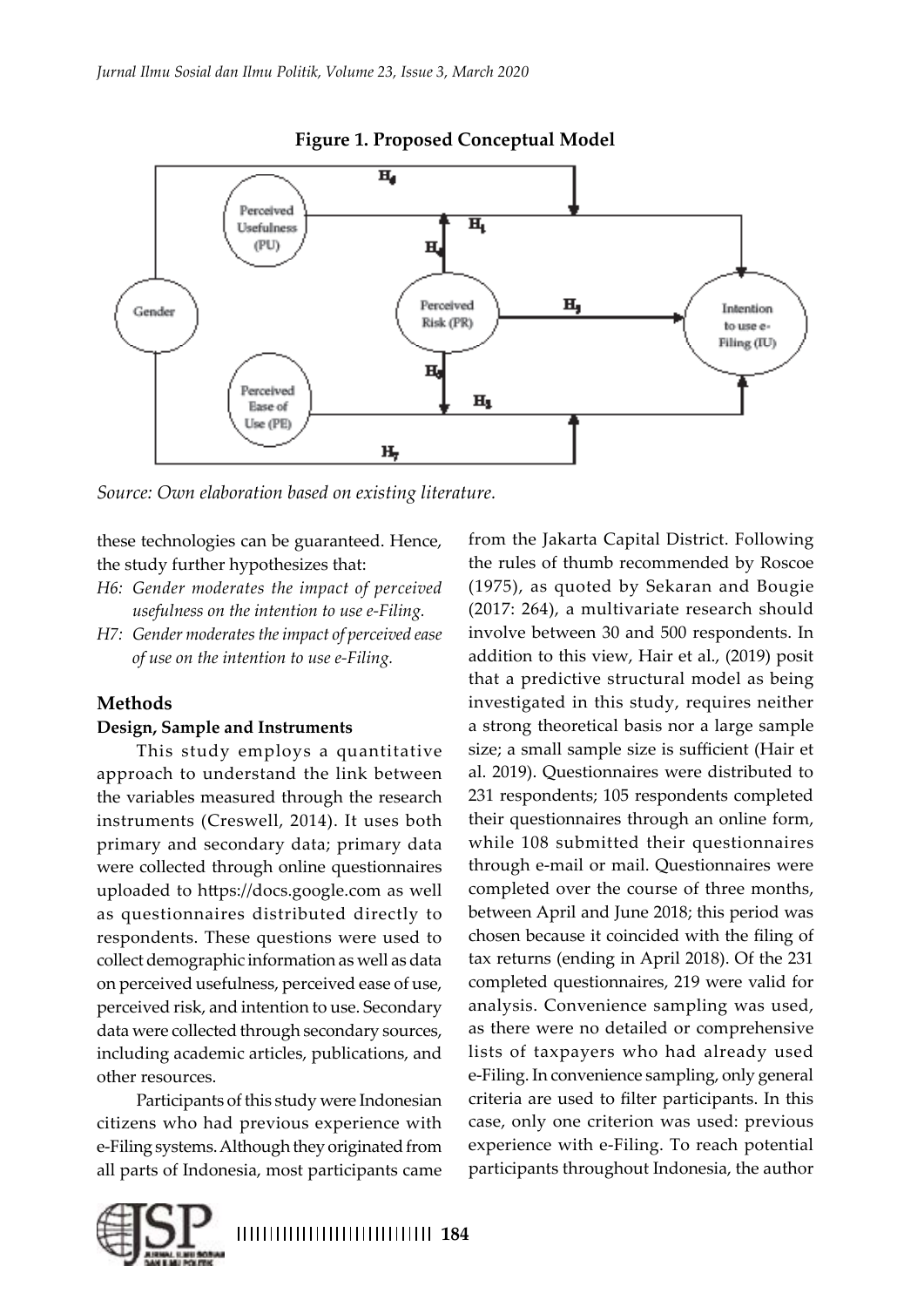used the most convenient approach. Links to an online questionnaire were sent by text message and email to individuals included in her address book and connected through her social networks (Facebook, LinkedIn, Google+). Questionnaires were also completed through direct interactions with colleagues and other members of the professional community. Pursuant to Machin et al. (2018), a pilot study involving thirty respondents was first conducted to test the clarity of the instrument and its language. Based on the feedback from these thirty respondents, sentences that were identified as unclear, ambiguous, or otherwise problematic were improved to ensure that the instrument could provide accurate and valid data. Data validity was ascertained through three approaches: (1) construct validity; (2) content validity; and (3) criterion validity. Construct validity is used to ascertain whether the method is appropriate for the construct. To be valid, the indicators in the questionnaire must be rooted in relevant knowledge, as measured through the acceptance model. This questionnaire contained items that were relevant to individuals' intention to accept e-Filing. Construct validity is measured through convergent validity and discriminant validity. Statistically, all instruments used this study have loading factors > 0.70 and average extracted variance value of > 0.50, which suggested good construct validity (Hair et al., 2019; Wong, 2016). Content validity is also used to determine whether the questionnaire covers all relevant aspects of the topic being investigated (Hair et al., 2014). Experts were generally consulted to determine the content validity of the measurement scale used in this study. In this study, technology acceptance has been included in the questionnaire as an indicator, then developed using relevant research and theories (Wong, 2016; Hair et al., 2014). Next, the criterion validity was ascertained through the first question in the questionnaire: "*How many times you have used* 

*e-Filing to file your taxes?"* Criterion validity was thus determined, as it did not rely solely on respondents' self-reported statements.

Participants in the empirical study were asked to rate their level of perception on the measurement items reflecting perceived usefulness, perceived ease of use, perceived risk and their intention to use e-Filing. A five-point Likert scale, 1 = strongly disagree, 5 = strongly agree), was employed to measure 20 items. The measurement instrument is derived from the TAM constructs validated by Davis (1989) as well as from previous research, as modified to reflect the goals of this study. To understand perceptions of usefulness, ease of use, risk, and user intent, this study borrows its items from Davis (1989). Items dealing specifically with perceived usefulness were also adapted from Camilleri (2018), while items dealing with perceived ease of use were incorporated from Camilleri (2018) and Zaidi, Henderson, and Gupta (2017). Finally, items measuring perceived risk were adapted from Kim, Ferrin, and Rao (2009), Lin et al. (2012), and Ryu, Kim, and Kim (2018).

### **The Statistical Analysis**

This paper applies the partial least square approach to structural equation modeling (PLS-SEM). PLS-SEM is used predominantly to evaluate complex models that incorporate various constructs, variables, and structural channels, as data can be analyzed without assuming normal distribution (Cepeda-Carrion, Cegarra-Navarro, & Cillo, 2019; Gunzler et al., 2013). It is used to predict endogenous latent variables and identify main variables through measurement (outer model) and structure (inner model), as well as by testing hypotheses (path coefficients) (Hair et al., 2019). Construct validity of the outer model is measured by testing convergent validity and discriminant validity, while construct reliability is analyzed by examining various constructs' composite reliability through their internal

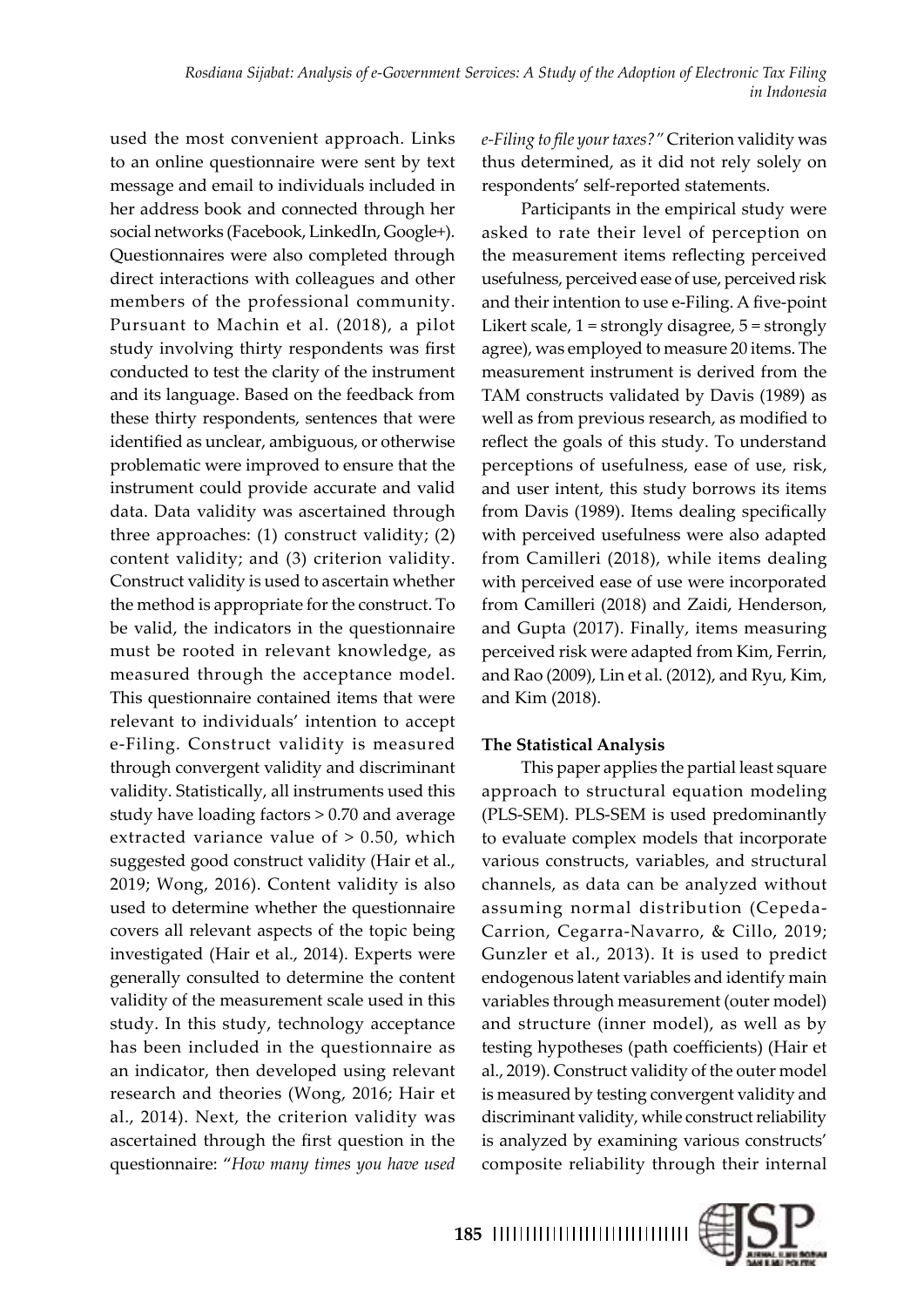

*Source: Minta and Stephen (2017:537); Deng and Pierskalla (2018:16).*

consistency and Cronbach's Alpha (Hair et al., 2019). In inner model analysis, hypotheses may be tested through bootstrapping and through the comparison of the t-tables and t-statistics of distinct constructs. Path analysis is subsequently used to determine the direct or indirect influence of latent constructs and variables. Assessment of the fitness of the model is undertaken by measuring the coefficient of the R-squared, and the Goodness-of-Fit (GOF) index (Hair et al., 2019; Hussaini et al., 2018; Wong, 2016; Henseler & Sarstedt, 2013).

### **Importance–Performance Matrix Analysis (IPMA)**

IPMA is a supplemental technique that enriches PLS-SEM analysis (Ringle & Sarstedt, 2016). It examines performance and importance and can be used to position variables relative to each other within the model. In structural analysis, IPMA can offer important information that can improve efficiency of the analysis as it enables an interpretation of the constructs' effects (Bervell & Umar, 2018; Ringle & Sarstedt, 2016). According to Minta and Stephen (2017) as well as Deng and Pierskalla (2018), IPMA may be understood as a four-quadrant matrix (Q1-Q4). Each quadrant requires a

different strategy to improve its targeted variable. Q1 is labelled high importance, low performance; as such, variables within this quadrant require managerial attention to improve their performance. Variables in Q2 high importance, high performance—should be maintained. Q3 hosts variables that are of low importance and low performance, and as such require little attention or concern. Finally, Q4 contains those variables that are of low importance and high performance; this may indicate that resources are being squandered.

# **Results**

### **Measurement Model**

The participants' characteristics are shown in Table 1. Table 2 summarizes the results of construct reliability and construct convergent validity testing. Items were deemed reliable if loading factor > 0.70 (Carmines & Zeller, 1979; Hair et al., 2014). All items required outer loadings of > 0.70. As two indicators of PR (PR6 and PR7) had an outer loading < 0.7, these indicators were deemed unsatisfactory and removed from the research model. Although PR8 had loading factors of 0.588, it was not removed from analysis; the PR construct required a minimum average variance extracted value of 0.5, this construct

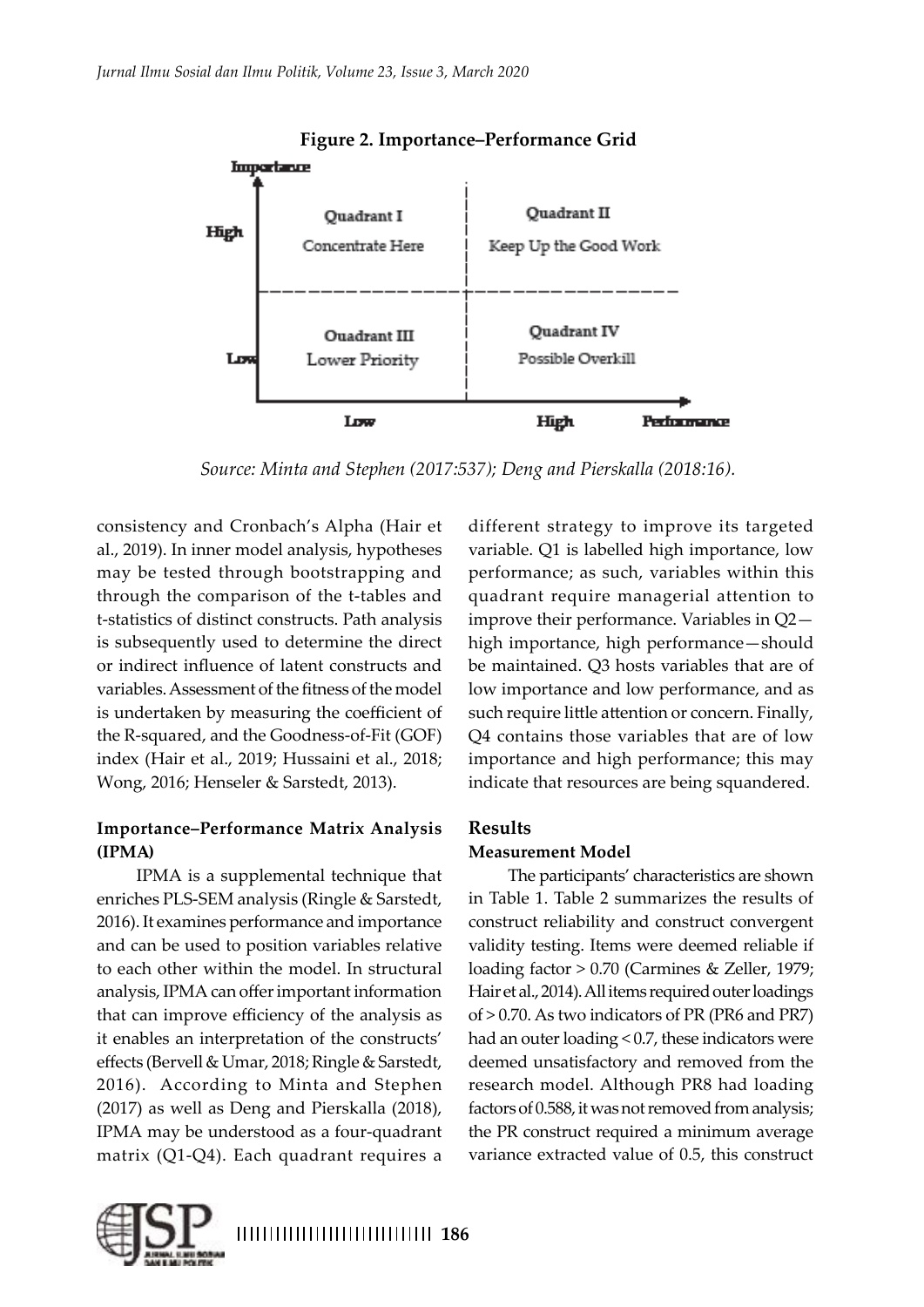| <b>Characteristic of Respondents</b> |                          |                   |            |  |  |  |  |
|--------------------------------------|--------------------------|-------------------|------------|--|--|--|--|
| Particulars                          | Items                    | Frequency (n=219) | Percentage |  |  |  |  |
| Gender                               | Male                     | 121               | 55         |  |  |  |  |
|                                      | Female                   | 98                | 45         |  |  |  |  |
| Age (years)                          | $20 - 25$                | 39                | 17.8       |  |  |  |  |
|                                      | $> 25-30$                | 54                | 24.7       |  |  |  |  |
|                                      | $> 30 - 35$              | 40                | 18.3       |  |  |  |  |
|                                      | $> 35-40$                | 24                | 11.0       |  |  |  |  |
|                                      | $>40-45$                 | 22                | 10.0       |  |  |  |  |
|                                      | >45                      | 40                | 18.3       |  |  |  |  |
| Current                              | Businessmen              | 19                | 8.7        |  |  |  |  |
| employment                           | Private Company Employee | 126               | 57.5       |  |  |  |  |
|                                      | Government Employee      | 74                | 33.8       |  |  |  |  |
| Frequency                            | 1 time                   | 42                | 19.2       |  |  |  |  |
| in using                             | 2 times                  | 76                | 34.7       |  |  |  |  |
| e-Filing                             | 3 times                  | 53                | 24.2       |  |  |  |  |
|                                      | More than 3 times        | 48                | 21.9       |  |  |  |  |

**Table 1.** 

*Note: targeted respondents of this study are all e-Filing users in Indonesia. However, after the survey was conducted, respondents who participated only came from 18 provinces in Indonesia, namely: Bali, DKI Jakarta, Gorontalo, West Java, Central Java, East Java, West Kalimantan, South Kalimantan, Central Kalimantan, Lampung, NAD, NTB, Papua , South Sulawesi, North Sulawesi, West Sumatra, South Sumatra, North Sumatra. Around 69% of respondents are those from DKI Jakarta Province.*

*Source: Own calculation based on the primary data.* 

| <b>Assessment of the Measurement Model</b> |                 |          |                |            |           |  |  |
|--------------------------------------------|-----------------|----------|----------------|------------|-----------|--|--|
| <b>Constructs</b>                          | Indicators      | Loadings | Cronbach Alpha | <b>AVE</b> | <b>CR</b> |  |  |
| Perceived usefulness                       | PU1             | 0,866    | 0,800          | 0,870      | 0,870     |  |  |
| (PU)                                       | PU <sub>2</sub> | 0,739    |                |            |           |  |  |
|                                            | PU <sub>3</sub> | 0,837    |                |            |           |  |  |
|                                            | PU <sub>4</sub> | 0,718    |                |            |           |  |  |
| Perceived ease of use                      | PE1             | 0,75     | 0,777          | 0,852      | 0,852     |  |  |
| (PE)                                       | PE <sub>2</sub> | 0,853    |                |            |           |  |  |
|                                            | PE3             | 0,669    |                |            |           |  |  |
|                                            | PE4             | 0,791    |                |            |           |  |  |
| Perceived risk                             | PR1             | 0,808    | 0,848          | 0,883      | 0,883     |  |  |
| (PR)                                       | PR <sub>2</sub> | 0,671    |                |            |           |  |  |
|                                            | PR <sub>3</sub> | 0,869    |                |            |           |  |  |
|                                            | PR4             | 0,674    |                |            |           |  |  |
|                                            | PR <sub>5</sub> | 0,849    |                |            |           |  |  |
|                                            | PR <sub>6</sub> | 0,583    |                |            |           |  |  |
| Intention to use e-Filing                  | IU1             | 0,874    | 0,884          | 0,925      | 0,925     |  |  |
| (IU)                                       | IU <sub>2</sub> | 0,923    |                |            |           |  |  |
|                                            | IU <sub>3</sub> | 0,894    |                |            |           |  |  |

**Table 2.** 

*Source: Own calculation using SmartPLS.* 

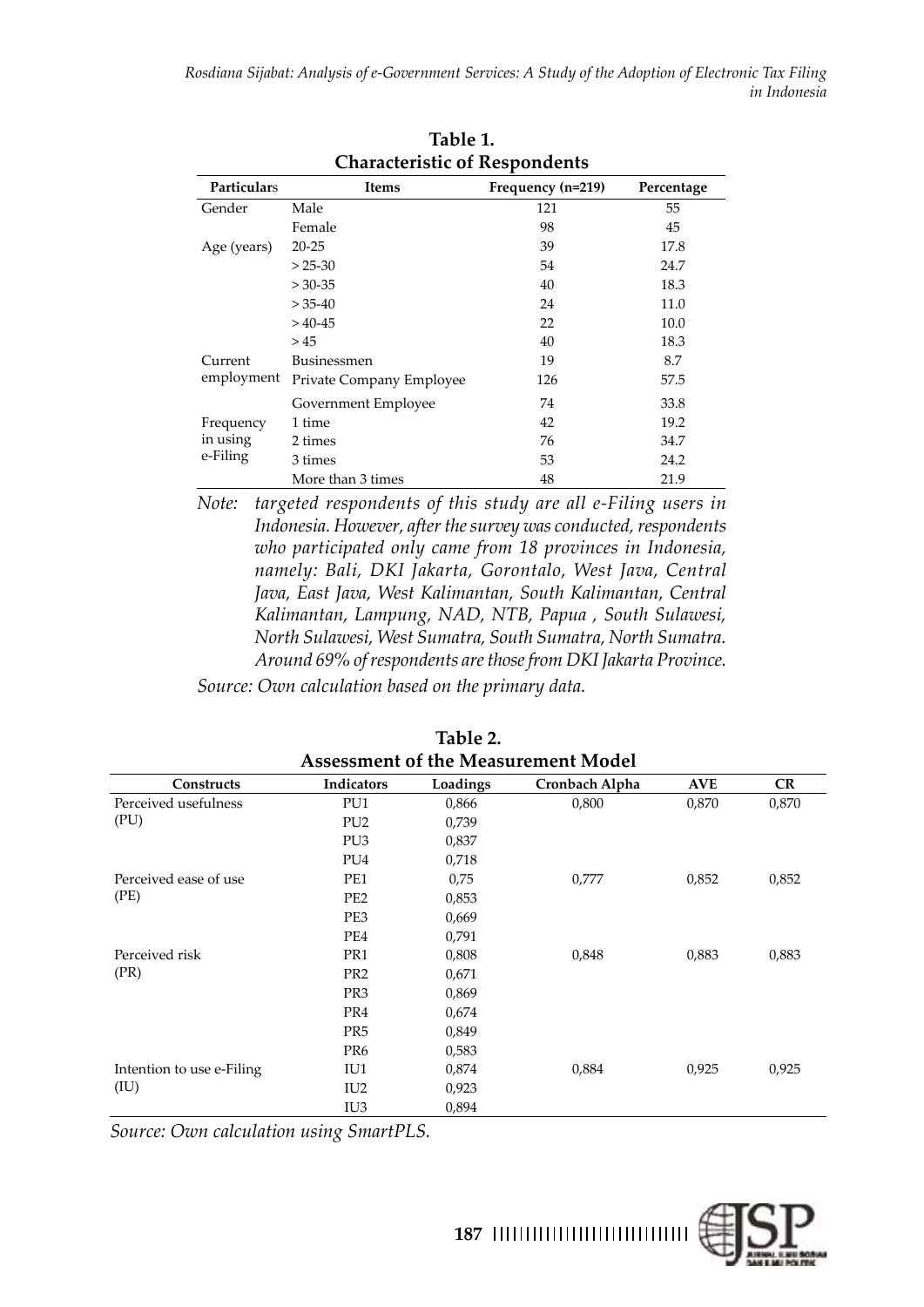| Table 3.<br>Discriminant Validity: Fornell and Lacker's Criterion |       |       |       |       |                              |  |  |
|-------------------------------------------------------------------|-------|-------|-------|-------|------------------------------|--|--|
| <b>Variables</b>                                                  | IU    | PЕ    | PR    | PU    | <b>Discriminant Validity</b> |  |  |
| IU                                                                | 0.897 |       |       |       | Valid                        |  |  |
| PЕ                                                                | 0,421 | 0.769 |       |       | Valid                        |  |  |
| <b>PR</b>                                                         | 0.538 | 0.343 | 0.750 |       | Valid                        |  |  |
| PU                                                                | 0.608 | 0.678 | 0.509 | 0.793 | Valid                        |  |  |

**Table 3.** 

*Source: Own calculation using SmartPLS.* 

*Note: The diagonal is the value of AVE square root (in bold).*

| Table 4.                            |                                                                                                                                              |       |                |          |       |  |  |  |
|-------------------------------------|----------------------------------------------------------------------------------------------------------------------------------------------|-------|----------------|----------|-------|--|--|--|
| <b>Collinearity Testing Results</b> |                                                                                                                                              |       |                |          |       |  |  |  |
| <b>Constructs</b>                   | Variance<br>Variance<br><b>Tolerance Value</b><br><b>Tolerance Value</b><br>Constructs<br><b>Inflation Factor</b><br><b>Inflation Factor</b> |       |                |          |       |  |  |  |
| PU                                  | $5 - 10$                                                                                                                                     | 1,850 | PU             | $5 - 10$ | 2,209 |  |  |  |
| PE                                  | $5 - 10$                                                                                                                                     | 1,850 | PЕ             | $5 - 10$ | 1,874 |  |  |  |
|                                     |                                                                                                                                              |       | PR             |          | 1,352 |  |  |  |
| Dependent                           | Dependent                                                                                                                                    |       |                |          |       |  |  |  |
| Variable is PR                      |                                                                                                                                              |       | Variable is IU |          |       |  |  |  |

*Source: Own calculation using SmartPLS.* 

was appropriate for more than 50% of variants (Hair et al., 2014; Ramayah et al., 2018). Table 2 shows that, after the above two indicators were removed, the outer loading value still did not meet reliability criteria; as such, Cronbach's Alpha and Composite Reliability value were used to determine that the latent variables were reliable. Validity testing showed that all the latent variables had an AVE value of greater than 0.5, as such, the latent variables are highly valid.

In PLS-SEM analysis, it is necessary to conduct discriminant validity testing to ensure that the constructs are not correlated (Hair et al., 2019; Mohajan, 2017). Discriminant validity shows the distinctness and uniqueness of the construct. It can be measured through the AVE value, with a threshold value of 0.5 (Fornell & Lacker, 1981).

# **Variance Inflation Factor (VIF)**

To ensure that the analyzed model is free of collinearity issues, the Variance Inflation Factor (VIF) was examined; a VIF value between 5 and 10 indicates collinearity (Wong,



# **Structural Model R-squared**

The  $R$ -squared  $(R^2)$  value shows the extent to which latent independent variables influence dependent variables (Hussain et al., 2018; Henseler & Sarstedt, 2013).  $\mathbb{R}^2$  value of 0.67 indicates substantial/good influence; a value of 0.33 indicates moderate influence; and a value of 0.19 indicates weak influence (Hussain et al., 2018). Table 5 shows that Perceived Risk (PR) had a  $\mathbb{R}^2$  value of 0.259 (< 0.33), and as such had moderate influence, with PU and PE capable of explaining 25.9 percent of variations in PR; remaining variances can be explained by variables other than those analyzed. PU, PE, and PR had an influence of 0.449 (< 0.67) on IU

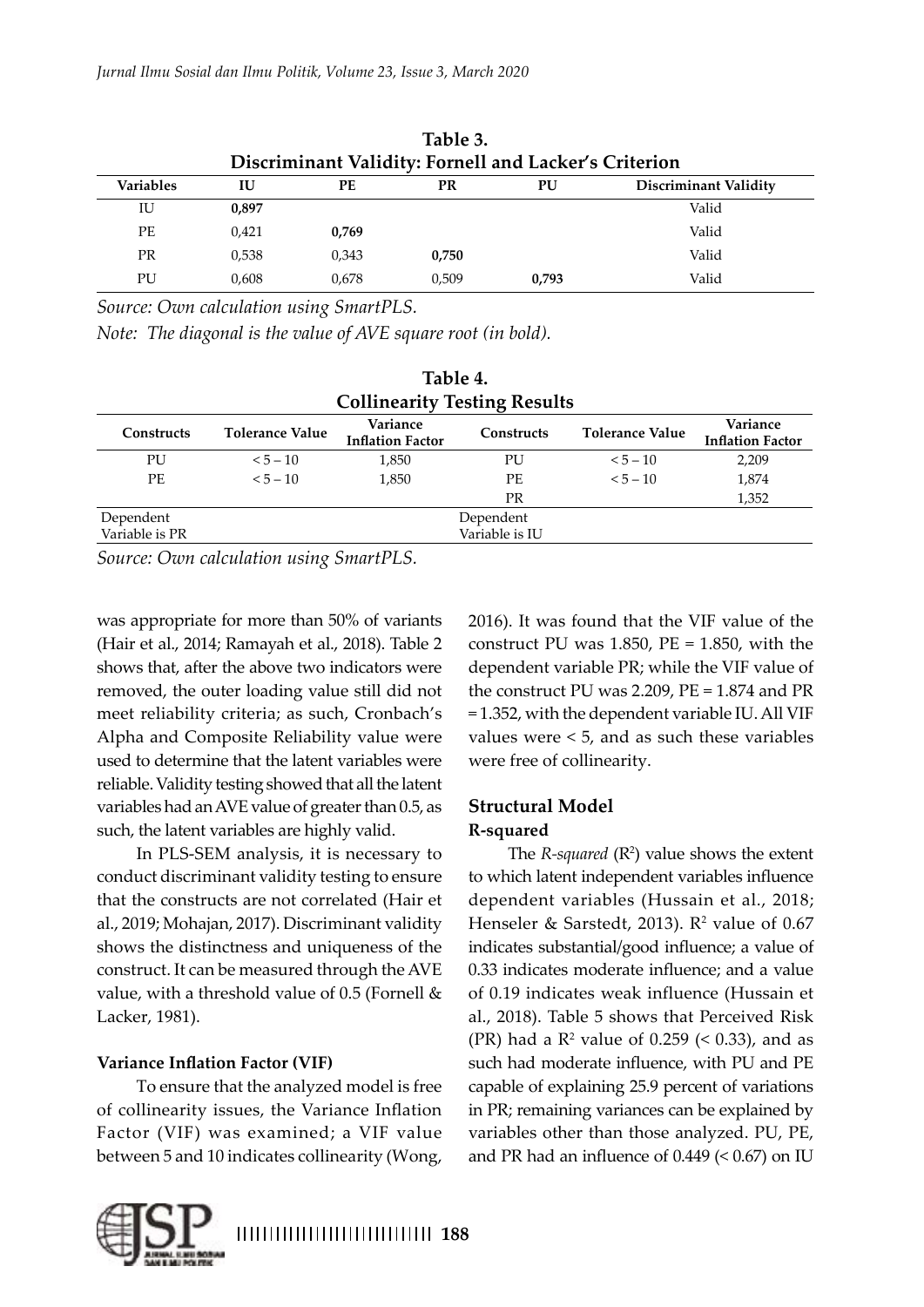Intention to Use (IU) e-Filing, and as such these variables have moderate influence. With an R<sup>2</sup> value of 0.449, PU, PE, and PR can explain 44.9% of variations of intention to use e-Filing. Several factors may contribute to this relatively weak  $\mathbb{R}^2$ value. First, the  $R^2$  value may be relatively weak owing to the context of the phenomenon being studied. In Structural Equation Modelling, the R<sup>2</sup> value depends on the phenomenon being studied. If this phenomenon is relatively well understood, the goodness of fit will be high (R² > 0.7). However, if this phenomenon has yet to be understood well, a lower  $R<sup>2</sup>$  value may be accepted (Benitez et al., 2020: 12). Second, in studies that use cross-sectional data, the  $R^2$  value is generally low (ranging from 0.2 – 2.3) (Henseler et al., 2014: 188). Third, in studies that investigate individual behaviour, an  $\mathbb{R}^2$  value of 0.20 may be considered high (Hair, Ringle, & Sarstedt, 2011; Henseler, Ringle, & Sinkovics, 2009). As this study investigates individuals' intention to use e-Filing, the R2 value of perceived risk (0.259) is relatively high.

| Table 5.              |                |  |  |  |
|-----------------------|----------------|--|--|--|
| Variance Explained    |                |  |  |  |
| <b>Variables</b>      | $\mathbf{R}^2$ |  |  |  |
| Perceived Risk (PR)   | 0,259          |  |  |  |
| Intention to use (IU) | 0.449          |  |  |  |

*Source: Own calculation using SmartPLS.* 

### **The Goodness-of-Fit (GoF)**

GoF is used to validate the entirety of a statistical model by ascertaining how well it fits a set of observations (Henseler, 2018; Henseleer, Ringle & Sarsted, 2015). The GoF is particularly useful for a PLS multi-group analysis (PLS-MGA) (Henseler, 2018). The formula to obtain the GoF value is  $GoF = \sqrt{(AVE \times R^2 \cdot A \cdot GoF)}$ value may fall into three categories: high (> 0.36), moderate (0.25–0.36), and low (0.1–0.25) (Wong, 2016; Hair et al., 2019). The GoF value can be calculated by multiplying the root of average communalities index (AVE values) by the average  $\mathbb{R}^2$ . Table 6 shows that the GoF of the inner model is 0.479 (>1). This suggests that PU, PE, PR, and gender all influence IU and have substantial predictive power (Hussain et al., 2018).

| Table 6.                            |
|-------------------------------------|
| The Goodness of Fit Testing Results |

|                             |            | ັ              |
|-----------------------------|------------|----------------|
| Constructs                  | <b>AVE</b> | $\mathbf{R}^2$ |
| PU                          | 0,628      |                |
| РE                          | 0,591      |                |
| <b>PR</b>                   | 0,562      | 0,259          |
| ΙU                          | 0,805      | 0,449          |
| Average Values              | 0,647      | 0,354          |
| AVE $\times$ R <sup>2</sup> | 0,229      |                |
| $GOF =$                     | 0,479      |                |

*Source: Own calculation using SmartPLS.* 

The hypotheses were tested by evaluating the channel coefficient produced through bootstrapping. The t-statistics value was compared with the t-table value, with a level of confidence of 95% ( $\alpha$ =5%). Degree of freedom  $(d.f) = n-k-1$ ; then  $d.f = 219 - 3 = 216$ , t-table value is 1.645. The results of bootstrapping, shown in Table 7, indicate that PU's t-statistic value is greater than its t-table value (5.017>1.645). The positive path coefficient value (0.432)

| Table 7.                          |                     |          |                |                         |                |  |
|-----------------------------------|---------------------|----------|----------------|-------------------------|----------------|--|
| <b>Hypothesis Testing Results</b> |                     |          |                |                         |                |  |
| <b>Hypotheses</b>                 | Path                | t-Values | $\rho$ -Values | <b>Path Coefficient</b> | <b>Results</b> |  |
| Η1                                | $PU \rightarrow U$  | 5,017    | 0,000          | 0,432                   | Supported*     |  |
| H2                                | $PE \rightarrow IU$ | 0,331    | 0,740          | 0,023                   | Not Supported  |  |
| H3                                | $PR \rightarrow IU$ | 4,810    | 0,000          | 0,307                   | Supported*     |  |

*\*p < 0.05, one-tailed test.*

*Source: Own calculation using SmartPLS.* 

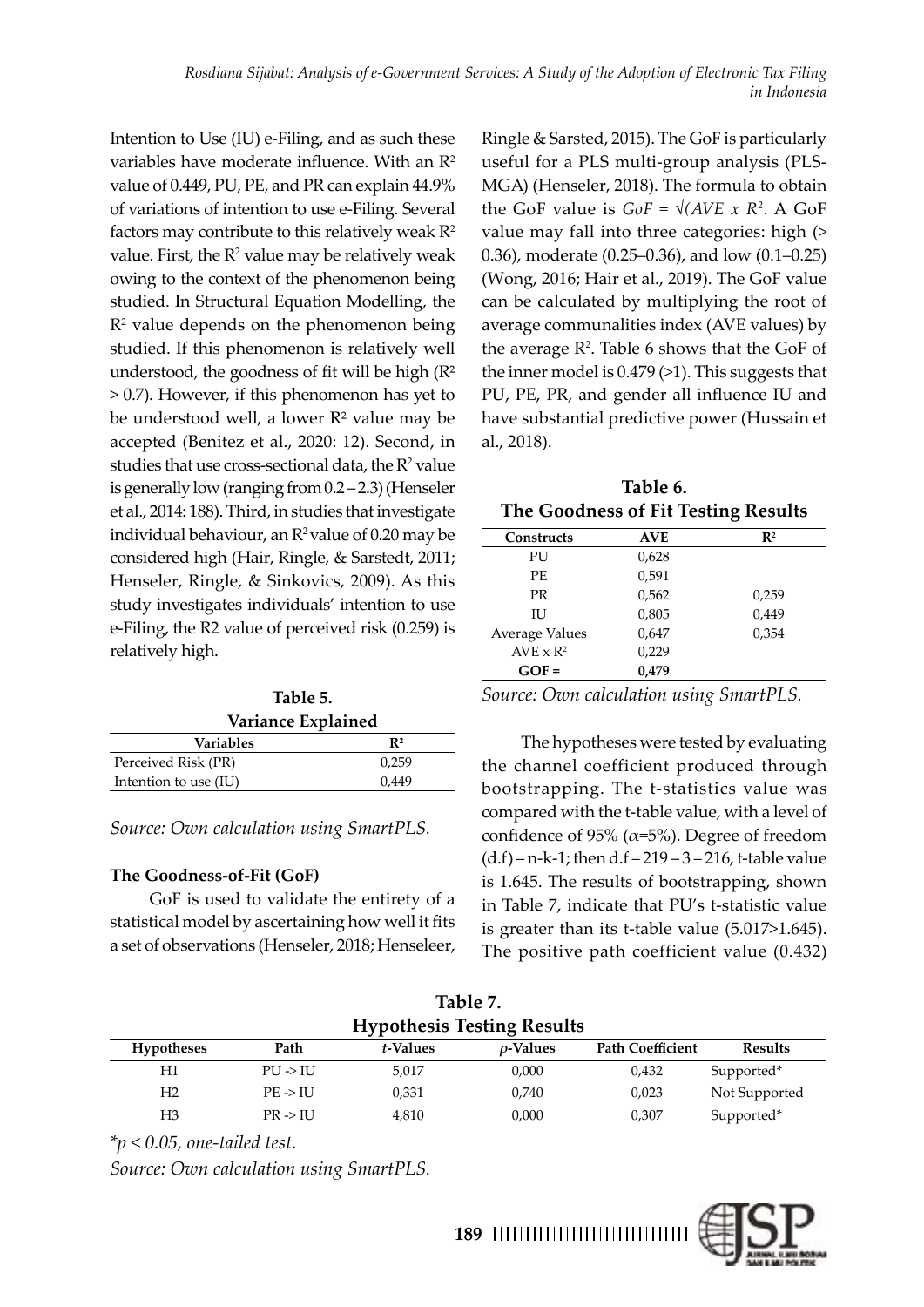| lable 8.<br><b>Mediation Results</b> |                                    |          |                |                         |                        |  |
|--------------------------------------|------------------------------------|----------|----------------|-------------------------|------------------------|--|
| <b>Hypotheses</b>                    | Path                               | t-Values | $\rho$ -Values | <b>Path Coefficient</b> | <b>Results</b>         |  |
| H4                                   | $PU \rightarrow PR \rightarrow IU$ | 3.471    | 0,001          | 0.157                   | Supported <sup>*</sup> |  |
| H5                                   | $PE \rightarrow PR \rightarrow IU$ | 0.042    | 0.967          | 0.157                   | Not supported          |  |

**Table 1. 1. 2.**  $\alpha$ 

*\*p < 0.05, one-tailed test.*

*Source: Own calculation using SmartPLS.* 

**Table 9. Result of Multi-group Analysis**

|                   |                                   |         | Standardized Beta |           | t-Values |           | <i>v</i> -Values |               |
|-------------------|-----------------------------------|---------|-------------------|-----------|----------|-----------|------------------|---------------|
| <b>Hypotheses</b> | Path                              | Males   | Females           | Males     | Females  | Males     | Females          | Results       |
|                   |                                   | (n=121) | (n=98)            | (n=121)   | (n=98)   | $(n=121)$ | (n=98)           |               |
| Η6                | $PU \rightarrow U \rightarrow GR$ | 0.370   | 0.498             | $3.012^*$ | 4.445*   | 0.003     | 0.000            | Supported     |
| Η7                | $PE \rightarrow H \rightarrow GR$ | 0.121   | -0.062            | 1,261     | 0.617    | 0,208     | 0.537            | Not supported |
|                   |                                   |         |                   |           |          |           |                  |               |

*\*p < 0.05, one-tailed test.*

*Source: Own calculation using SmartPLS.* 

indicates that PU has a positive influence on IU, supporting H1. In other words, PU has a positive influence of 0.432 on IU. PE, conversely, does not significantly affect IU, as the t-statistics value < than the t-table value (0.331<1.645); as such, H2 is rejected. Examining the influence of PR on IU, the t-statistics value was  $4.810$  (<1.645), indicating that H3 is supported, PR's path coefficient on IU is 0.307, further indicating a positive association between PR and IU.

### **Mediation Analysis**

Referring to Wong (2016) and Meule (2019), the mediation effect was tested through two approaches. First, the significance of the direct effect was tested; if the direct effect was insignificant, then the hypothesized mediation effect does not exist. Testing was conducted through bootstrapping, without the mediator variable (Nitzl, Roldan, & Ceped, 2016; Gorondutse and Hilman, 2016). Second, the indirect mediating effect was measured by including the mediator variable in its analysis (Wong, 2016). Table 7 shows a significant direct effect between variables, and from the *t*-values obtained it can be concluded that PU and PR have a significant direct effect on IU.

PE, conversely, did not have a significant direct effect on IU, and as such it may be assumed to not play a mediating role. Mediation testing was conducted by including the mediator variable (PR) in the inner model. Table 8 shows the indirect effects between variables. From the available *t*-values, it may be concluded that PU has a significant indirect effect on IU, as mediated by PR, because the t-value is greater than the t-table (3.471>1.645). This shows that PR has a statistically significant mediating effect on IU. As such, H4 is accepted. Table 8 below also shows that PR does not significantly mediate PE's influence on IU (t-value < t-table).

# **Moderation Analysis: Multi-Group Analysis**

Multi-group analysis shows that gender has a significant effect on IU (3.012 > 1.645). The regression coefficient value of 0.370 shows that, in men, PU's influence on IU is positively moderated by gender. The t-statistic value among women was 4.445 > 1.645, indicating that gender significantly moderates the influence of PU on IU. The regression coefficient value was higher amongst women than amongst men (0.498 for men, and 0.370 for women). In other words, PU has a greater influence on IU among women than among men. Multi-group testing

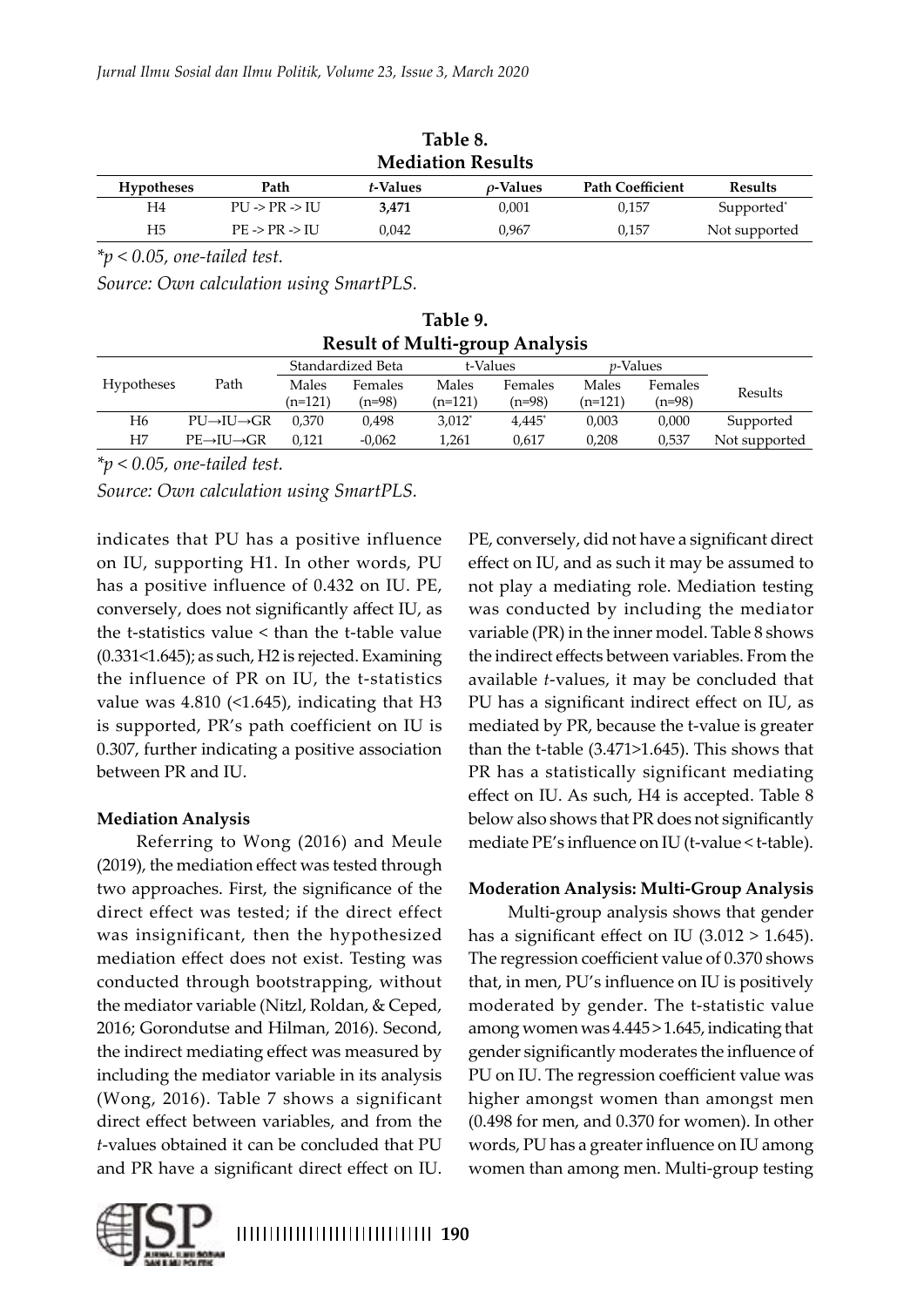

**Figure 3. Results of the Structural Model**

*Note: t-statistics are in the parenthesis; the dotted lines indicate non-significant paths. Source: Own calculation using SmartPLS.* 

also shows that gender does not moderate PE's influence on IU; as such, H7 is rejected.

# **Importance-Performance Matrix Analysis (IPMA)**

Figure 4 and Table 10 show the results of IPMA of IU. IPMA categorizes two elements as low or high, following the procedures recommended by Chung and Yun (2014). Importance and performance may be categorized as high or low based on their position relative to their medians, thereby creating quadrants. If importance is positioned below the median, it is categorized as "low",

### **Table 10. Importance and Performance Matrix Result**

| <b>Items</b>               |       | Importance Performance |  |  |  |  |  |  |
|----------------------------|-------|------------------------|--|--|--|--|--|--|
| Perceived Usefulness of    | 0,589 | 83,641                 |  |  |  |  |  |  |
| e-Filing                   |       |                        |  |  |  |  |  |  |
| Perceived Ease of Use of   | 0,022 | 77,924                 |  |  |  |  |  |  |
| e-Filing                   |       |                        |  |  |  |  |  |  |
| Perceived Risk of e-Filing | 0,307 | 74,083                 |  |  |  |  |  |  |
| Gender                     | 0,021 | 55,251                 |  |  |  |  |  |  |
|                            |       |                        |  |  |  |  |  |  |

*Note: the median is obtained from the mean index of importance and performance after being sorted from highest to lowest. Source: Own calculation using SmartPLS.* 

while if it is positioned above the median it is categorized as "high". In this study, the median for importance was set at 0.1645, while the median for performance was set at 76.003. As such, gender and EU were categorized as low-importance, while PR and PU were categorized as high-importance. PU and PR are the variables that most strongly determine IU, as these variables are classified as "high performance" and "high importance".

# **Discussion**

This study intended to ascertain the main factors that influence taxpayers' intent to use e-Filing to file their tax returns. The empirical results demonstrate that perceived usefulness and perceived risk strongly influence the intent to use e-Filing, with gender and perceived risks being moderator and mediator variables (respectively). Perceived usefulness significantly and positively determines the intent to use technology. These findings also coincide with those of previous TAM studies, which have consistently shown that perceived usefulness is a stronger predictor than ease of use (as seen in previous studies, such as Hubert et al., 2019; Camilleri, 2018; Venkatesh, et al., 2003; Davis, 1989). In other words, the

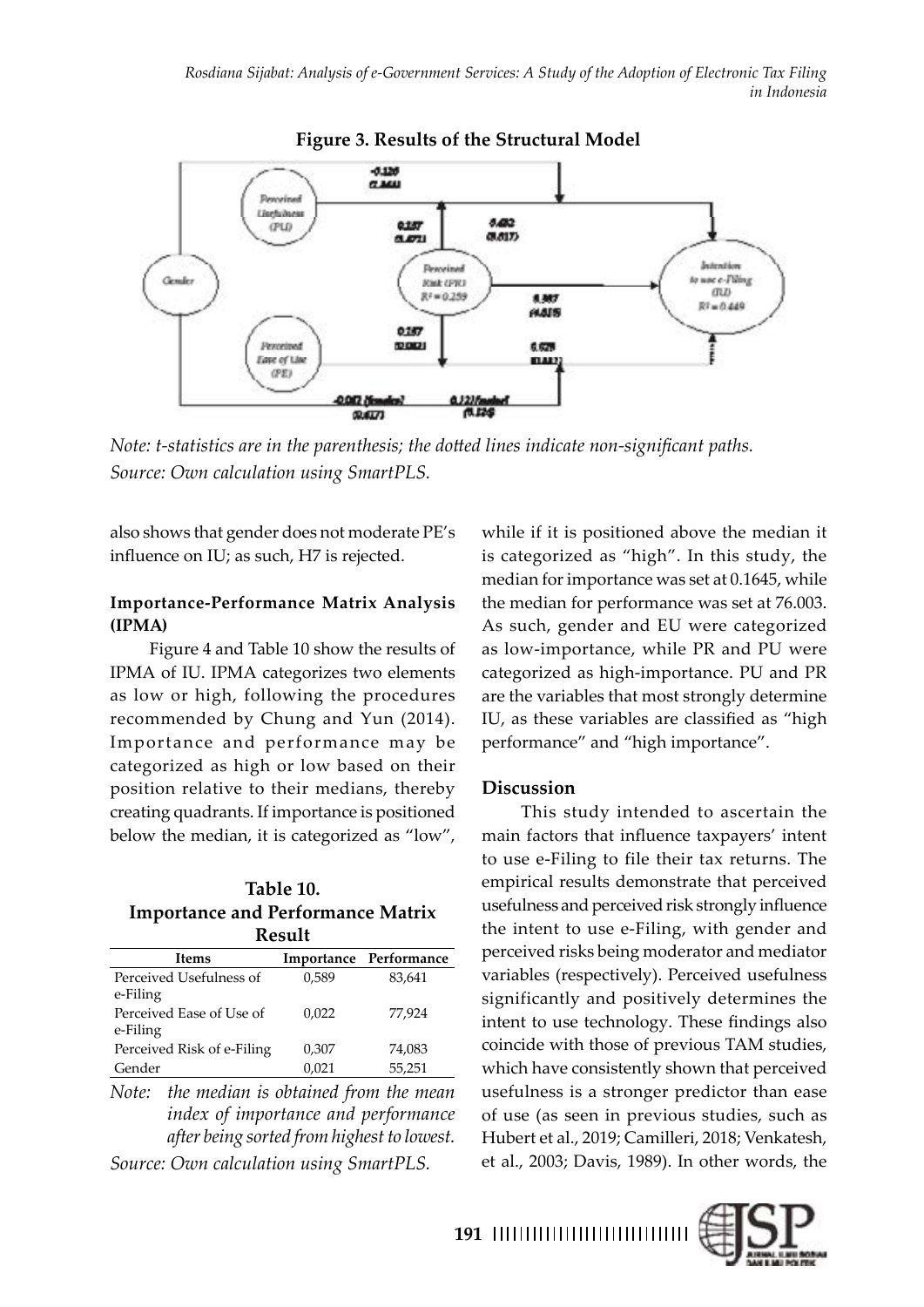

**Figure 4. Importance and Performance of Intention to use e-Filing Result**

*Source: Own calculation using SmartPLS.* 

perceived usefulness of e-Filing technology draws the interest of adopters, even if the technology itself is not easy to use. It may thus be surmised that the government institutions must continue to market the benefits and uses of e-Filing, particularly its cost-efficiency, effectiveness, and comfort. Surprisingly, and unlike in previous studies such as that by Jahongir and Shin (2014), Cho (2016), Zaidi, Henderson and Gupta (2017), perceived ease of use does not significantly influence users' willingness to adopt the technology.

Perceived risk, meanwhile, has a significant and a positive influence on the intent to use e-Filing. Nonetheless, this study has found that taxpayers are willing to use e-Filing even though they recognize that certain risks are inherent. This finding contradicts those of Charag, Fazili and Bashir (2019) and Bhuasiri et al. (2016), who found that perceived risk is negatively correlated with users' acceptance and use of electronic services. There was no negative correlation between perceived risk and willingness to use online services, as taxpayers have the knowledge to control and identify potential risks; they also recognize the importance of avoiding risky

behavior when accessing online services (Gong et al., 2019). Furthermore, referring to the age distribution of respondents, the majority of respondents (42.5%) were between the ages of 20 and 30, and thus could be classified as millennials<sup>1</sup> (Merriman, 2015). Millennials, commonly termed, were raised with computer and internet technology, and as such they understand and can mitigate the risks of internet usage. They also actively use smart phones for their online activities (Merriman, 2015). These factors help explain the finding that, although millennials recognize the risks inherent to e-Filing, these risks do not negatively affect their intention to use e-Filing.

Gender moderates the influence of perceived usefulness on the intention to use e-Filing. This finding supports those of Leon (2018) and Venkatesh and Morris (2000), who found that gender moderates the influence of perceived benefit on intention to adopt



<sup>1</sup> This paper borrows from Merriam (2015): Young Millennials (age 17–24), Old Millennials (age 25–34), Gen X (age 35–50), and Baby Boomers (age 51–64).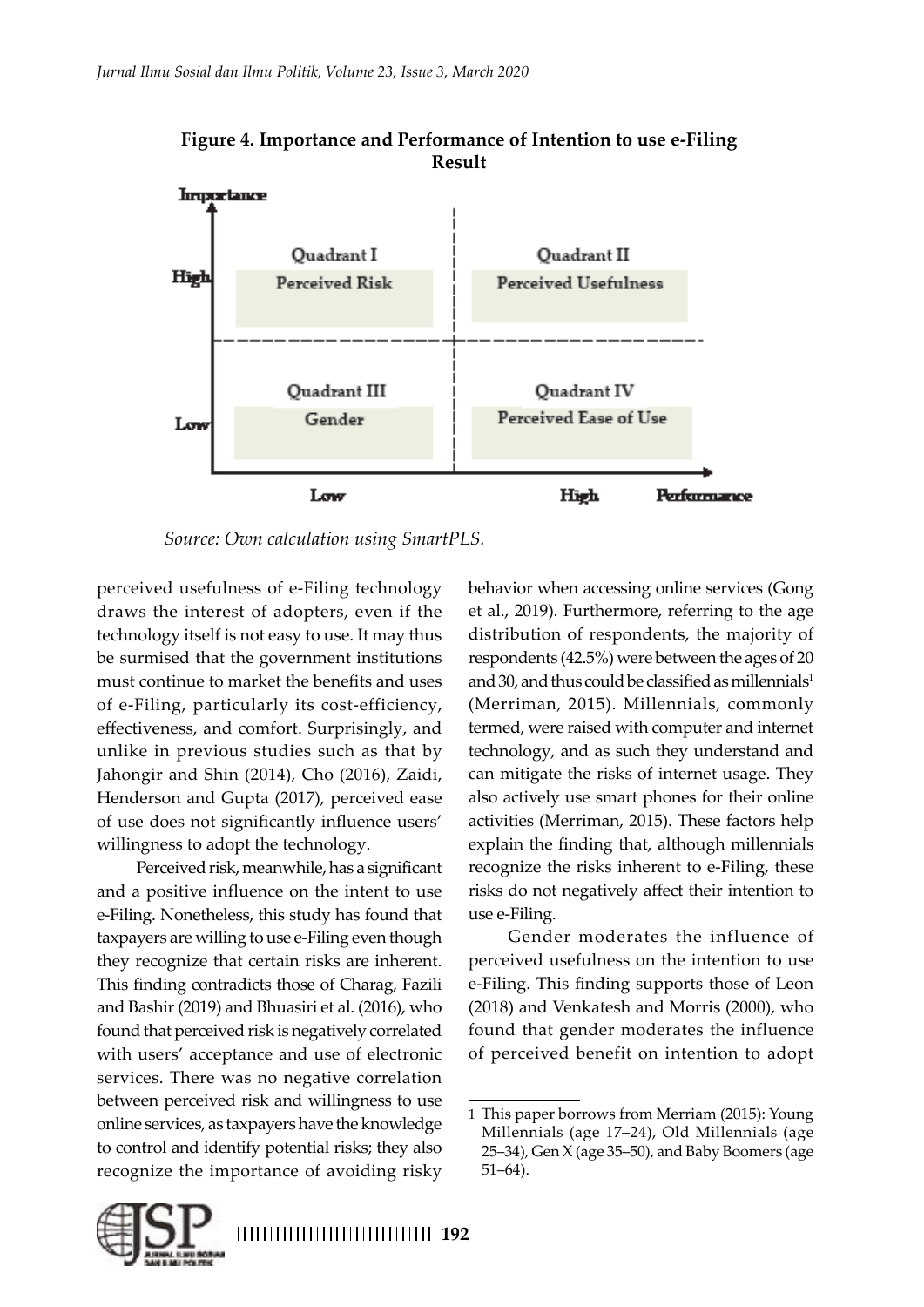e-services. Perceived usefulness is positively correlated with intention to use among both men and women, but the influence is stronger among women (49.8%) than men (37%). This suggests that women tend to emphasize the usefulness of e-Filing when deciding to use it to file their tax returns. More importantly, unlike men, women tend to consider others' opinions when making decisions (Venkatesh & Morris, 2000). All of these conditions influence how women perceive the usefulness of online services and allow them to obtain more information on available services.

# **Conclusion**

This study shows that perceived usefulness and perceived risk positively determines the intention to use e-Filing. Perceived risk has a mediating effect while gender has a moderating effect on the intention to use e-Filing technology. Results from IPMA reveal that perceived usefulness and perceived ease of use of e-Filing are the variables that most strongly determine intention to use e-Filing. This study contributes to the broader discourse of TAM and the adoption of technology-based services. It has also contributed a significant understanding of how gender intersects with the perceived usefulness, ease of use, and risk of e-Filing in Indonesia.

This study has several recommendations that will help guide the development of e-Filing practices and policies in Indonesia. The Indonesian government has yet to entice taxpayers to use the e-Filing system. The e-Filing system would be more effectively adopted if the Indonesian government were to increase its efforts to market its e-Filing applications and websites, as well as ensure that the system is easy to access and use. This study has also shown that perceived usefulness contributes significantly to the intention to use e-Filing. As such, the government should further develop features and applications that increase taxpayers' awareness of the e-Filing

system. By doing so, it could potentially find new adopters who are willing to use the system. Important to note is the influence of gender. Men and women are differently influenced by the perceived usefulness and ease of use of technology. Although both men and women are significantly influenced by perceived usefulness, the influence is stronger among women. Recognizing this, the government can primarily direct its policies and approaches at male taxpayers, enabling them to better understand the benefits of e-Filing.

Some significant results were found in this study, however, it has several shortcomings. This study has only considered how perceived usefulness, perceived ease of use, perceived risk, and gender influence the adoption of e-Filing in Indonesia. However, according to the literature, the intent to adopt technology is influenced by a range of factors. As such, subsequent studies should apply the latest conceptual models to understand the diverse factors that influence the decision to use technology. Furthermore, it is necessary to better understand the contribution of demographic factors. The findings of this current study cannot be generalized for all taxpayers, given that the majority of its respondents were between the ages of 25 and 30. Furthermore, this study was conducted only in Indonesia, and as such its findings may only apply to this specific territory. There may also have been biases in respondents' answers, particularly when completing the online questionnaires.

# **Acknowledgment**

The author thanks the Department of Business Administration, Atma Jaya Catholic University for providing partial funding for this study.

# **References**

Anouze, A. L., & Alamro, A. S. (2019). Factors Affecting Intention to Use E-Banking in Jordan. *International Journal of Bank*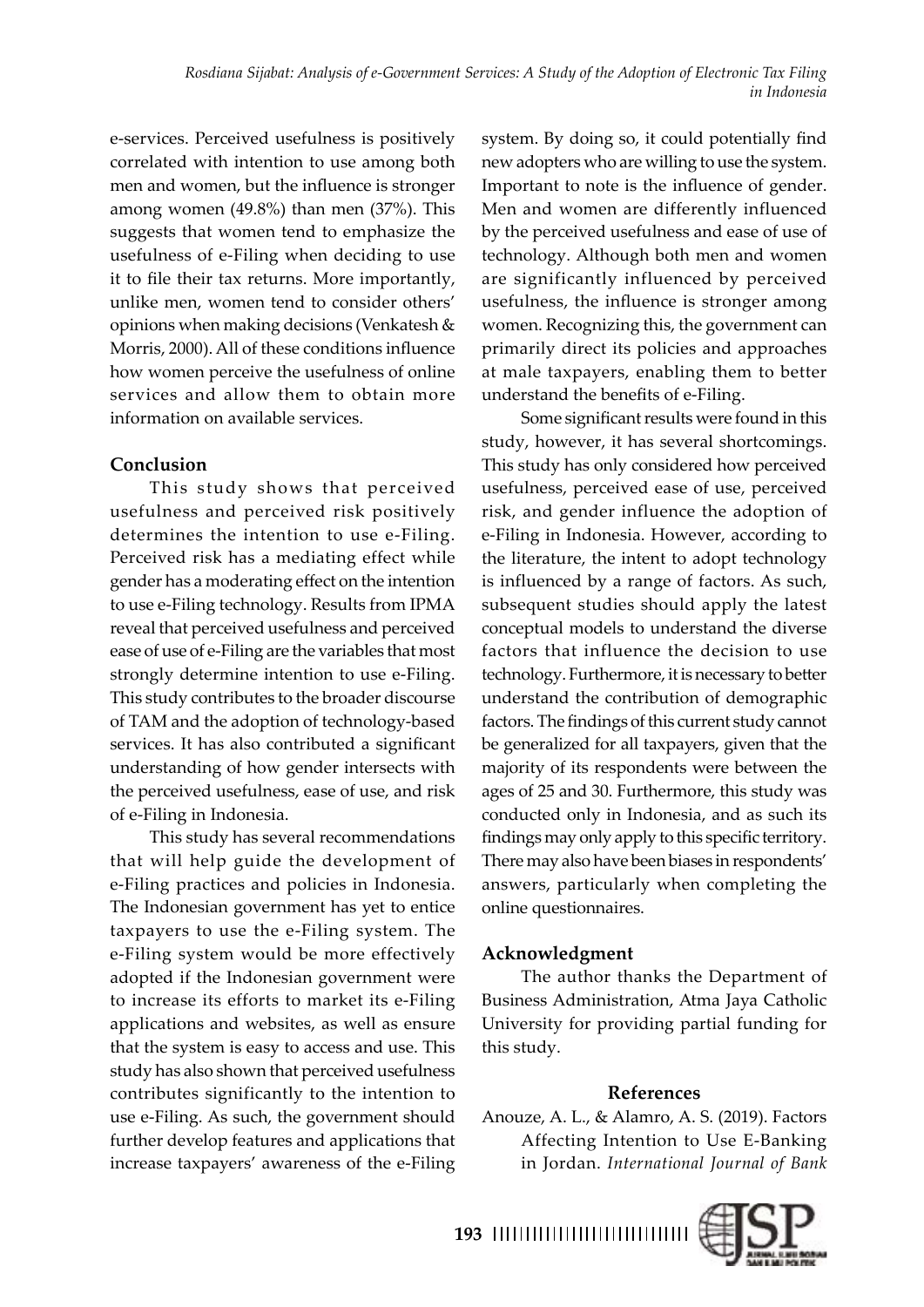*Marketing*, 1-27. doi:10.1108/IJBM-10- 2018-0271

- Bélanger, F., & Carter, L. (2012). Digitizing Government Interactions with Constituents: An Historical Review of E-Government Research in Information Systems. *Journal of the Association for Information Systems, 13*(5), 363-394. doi:10.17705/1jais.00295
- Benitez, J., Henseler, J., Castillo, A., & Schuberth, F. (2020). How to Perform and Report an Impactful Analysis using Partial Least Squares: Guidelines for Confirmatory and Explanatory IS Research. *Information & Management, 57*(2), 1-16. Retrieved from https://doi.org/10.1016/j.im.2019.05.003
- Bervell, B., & Umar, I. N. (2018). Utilization Decision towards LMS for Blended Learning in Distance Education: Modeling The Effect of Personality Factors in Exclusivity. *Knowledge Management & E-Learning: An International Journal, 10*(3), 309-333. doi:10.34105/j.kmel.2018.10.018
- Bhuasiri, W., Zo, H., Lee, H., & Ciganek, A. P. (2016). User Acceptance of e-Government Services: Examining an e-Tax Filing and Payment System in Thailand. *Information Technology for Development, 22*(4), 672-695. doi:10.1080/02681102.2016.1173001
- Camilleri, M. A. (2018). Understanding the Impact of Acceptance of Digital Media for Stakeholder Engagement. An Experimental Analysis. *Journal of Small Business and Enterprise Development, 26*(4), 504-521. doi:10.1108/JSBED-02-2018-0042
- Carmines, E. G., & Zeller, R. (1979). *Reliability and Validity Assessment.* Beverly Hills, CA: Sage Publications.
- Cepeda-Carrion, G., Cegarra-Navarro, J.-G., & Cillo, V. (2019). Tips to Use Partial Least Squares Structural Equation Modelling (PLS-SEM) in Knowledge Management. *Journal of Knowledge Management, 23*(1), 67-89. doi:10.1108/JKM-05-2018-0322
- Charag, A. H., Fazili, A. I., & Bashir, I. (2019). Determinants of Consumer's Readiness to

Adopt Islamic Banking in Kashmir. *Journal of Islamic Marketing*, 1-30. doi:10.1108/ JIMA-10-2018-0182

- Chung, S.-H., & Yun, D. (2014). Revising Importance-Performance Analysis Combined with Regression Model: Applied to Seniors' Travel Motivation and Performance Experiences. *International Journal of Tourism Sciences, 14*(2), 126-144. doi:10.1080/15980634.2014.11434694
- Creswell, J. W. (2014). *Research Design: Qualitative, Quantitative and Mixed Methods Approaches* (4th ed.). Thousand Oaks, California: Sage.
- Damghanian, H., Zarei, A., & Kojuri, M. A. (2016). Impact of Perceived Security on Trust, Perceived Risk, and Acceptance of Online Banking in Iran. *Journal of Internet Commerce, 15*(3), 214-238. doi:10.1080/153 32861.2016.1191052
- Davis, F. (1989). Perceived Usefulness, Perceived Ease of Use, and User Acceptance of Information Technology. *MIS Quarterly, 13*(3), 319-340. doi:10.2307/249008
- Davis, F., Bagozzi, R., & Warshaw, P. (1989). User Acceptance of Computer Technology: A Comparison of Two Theoritical Models. *Management Science, 35*(8), 982-1003. doi:10.1287/mnsc.35.8.982
- Deng, J., & Pierskalla, C. D. (2018). Linking Importance–Performance Analysis, Satisfaction, and Loyalty: A Study of Savannah, GA. *Sustainability, 10*(704), 1-17. doi:10.3390/su10030704
- Dinu, A. M. (2012). Modern Methods of Risk Identification in Risk Management. *International Journal of Academic Research in Economics and Management Sciences, 1*(6), 67-71.
- Dowling, G. R., & Staelin, R. (1994). A Model of Perceived Risk and Intended Risk-Handling Activity. *Journal of Consumer Research, 21*, 119-134. doi:10.1086/209386
- Fornell, C., & Larcker, D. (1981). Evaluating Structural Equation Models with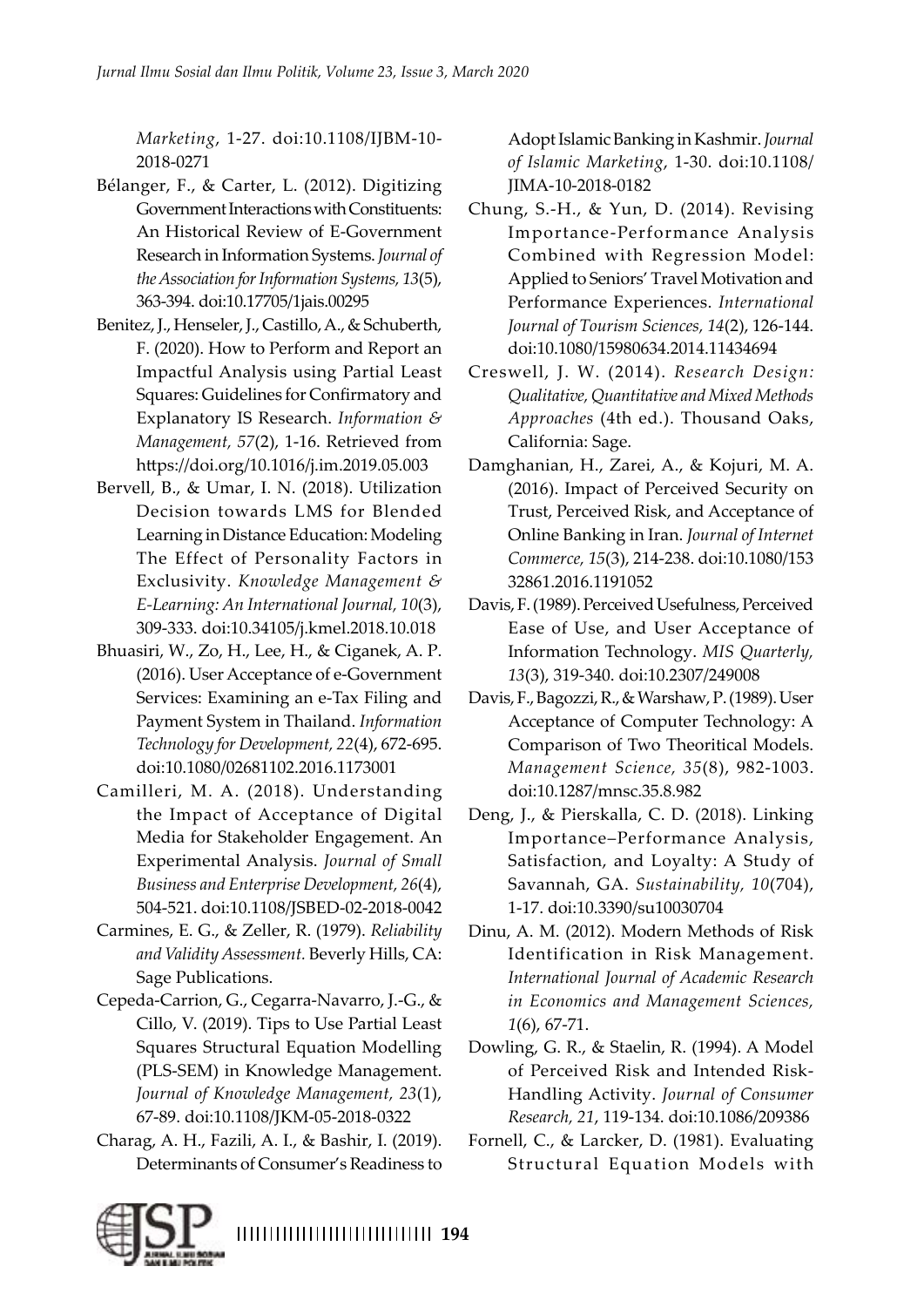*[Rosdiana Sijabat:](#page-0-0) [Analysis of e-Government Services: A Study of the Adoption of Electronic Tax Filing](#page-0-0)  [in Indonesia](#page-0-0)* 

Unobservable Variables and Measurement Error. *J. Market. Res, 18*(39), 39-50 . doi:10.2307/3151312

- Gorondutse, A. H., & Hilman, H. (2016). Mediation Effect of the Organizational Culture on the Relationship between Perceived Ethics on Performance of SMEs. *Journal of Industrial Engineering and Management, 9*(2), 505-529. doi:10.3926/ jiem.1892
- Gunzler, D., Chen, T., Wu, P., & Zhang, H. (2013). Introduction to Mediation Analysis with Structural Equation Modeling. *Shanghai Arch Psychiatry, 25*(6), 390–394. doi:10.3969/j.issn.1002-0829.2013.06.009
- Hair, J. F., Hult, G. T., Ringle, C., & Sarstedt, M. (2017). *A Primer on Partial Least Squares Structural Equation Modeling (PLS-SEM)* (2nd ed.). Thousand Oaks, California: Sage.
- Hair, J. F., Hult, G., Ringle, C., & Sarsted, M. (2014). *A Primer on Partial Least Squares Structural Equations Modeling (PLS-SEM).* Los Angeles: SAGE.
- Hair, J. F., Ringle, C. M., & Sarstedt, M. (2011). PLS-SEM: Indeed a Silver Bullet. *Journal of Marketing Theory and Practice , 19*(2), 139- 152. doi:10.2753/MTP1069-6679190202
- Hair, J. F., Ringle, C. M., & Sarstedt, M. (2019). The Use of Partial Least Square Path Modeling in International Marketing. *Journal of Marketing Theory and Practice, 19*(2), 277-320.
- Hair, J. F., Risher, J. J., Sarstedt, M., & Ringle, C. M. (2019). When to Use and How to Report the Results of PLS-SEM. *European Business Review, 31*(1), 2-24. doi:10.1108/ EBR-11-2018-0203
- Henseler, J. (2018). Partial Least Squares Path Modeling: Quo Vadis? *Qual Quant, 52*, 1-8. doi:10.1007/s11135-018-0689-6
- Henseler, J., & Sarstedt, M. (2013). Goodnessof-fit indices for partial least squarespath modeling. *Comput Stat, 23*, 565–580. doi:10.1007/s00180-012-0317-1
- Henseler, J., Ringle, C., & Sarsted, M. (2015). A New Criterion for Assessing Discriminant Validity in Variance-based Structural Equation Modeling. *J. Acad. Mark. Sci, 43*, 115–135. doi:10.1007/s11747-014-0403-8
- Hubert, M., Blut, M., Brock, C., Zhang, R. W., Koch, V., & Riedl, R. (2019). The Influence of Acceptance and Adoption Drivers on Smart Home Usage. *European Journal of Marketing, 53*(6), 1073-1098. doi:10.1108/ EJM-12-2016-0794
- Hussain, S., Fangwei, Z., Siddiqi, A. F., Ali, Z., & Shabbir, M. S. (2018). Structural Equation Model for Evaluating Factors Affecting Quality of Social Infrastructure Projects. *Sustainability, 10*(1415), 1-25. doi:10.3390/ su10051415
- Kim, D., Ferrin, D., & Rao, H. (2009). Trust and Satisfaction, Two Stepping Stones for Successful E-Commerce Relationship: A Longitudinal Exploration. *Information Systems Research (INFORMS), 20*(2), 237- 257. doi:10.1287/isre.1080.0188
- Leon, S. (2018). Service Mobile Apps: A Millennial Generation Perspective. *Industrial Management & Data Systems, 118*(9), 1837-1860. doi:10.1108/IMDS-10- 2017-0479
- Machin, D., Campbell, M. J., Tan, S. B., & Tan, S. H. (2018). *Sample Size for Clinical, Laboratory and Epidemiology Studies* (4th ed.). Hoboken, New Jersey: John Wiley and Sons.
- Merriman, M. (2015). *What if The Next Big Disruptor Isn't a What but a Who?* Retrieved June 12, 2017, from ey.com: http:// www.ey.com/Publication/vwLUAssets/ EY-rise-of-gen-znew-challengeforretailers/\$FILE/EY-rise-of-gen-znewchallenge-for-retailers.pdf
- Meule, A. (2019). Contemporary Understanding of Mediation Testing. *Meta-Psychology, 3*, 1-7. doi:10.15626/MP.2018.870
- Minta, N. K., & Stephen, O. (2017). Importance-Performance Matrix Analysis (IPMA) of

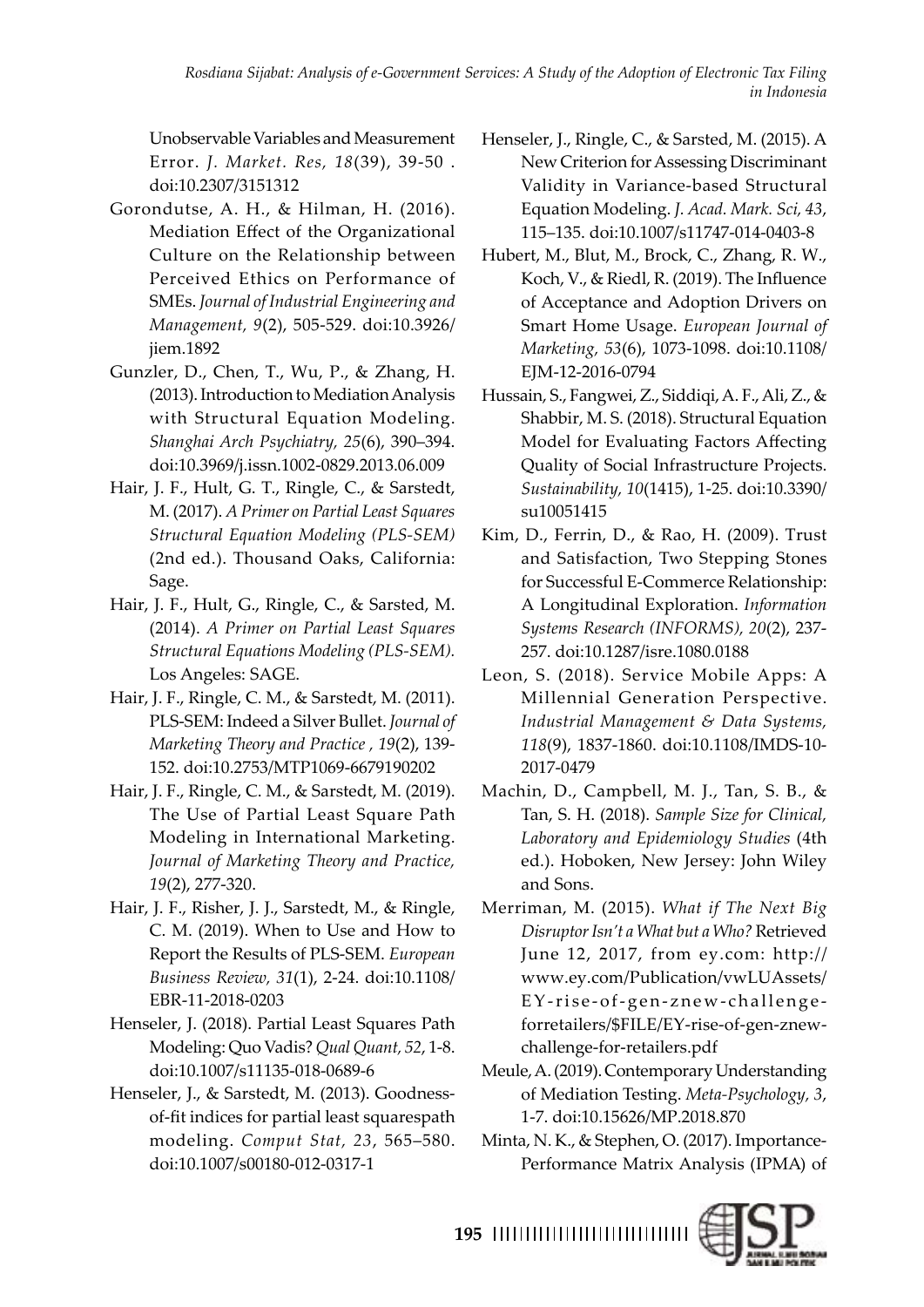Service Quality and Customer Satisfaction in the Ghanaian Banking Industry. *International Journal of Academic Research in Business and Social Sciences, 7*(7), 532- 550. doi:10.6007/IJARBSS/v7-i7/3120

- Mohajan, H. K. (2017). Two Criteria for Good Measurements in Research: Validity and Reliability. *Annals of Spiru Haret University Economic Series, 17*(3), 58-82. Retrieved from https://www.ceeol.com/search/ article-detail?id=673569
- Mortimer, G., Hasan, S. F., Andrews, L., & Martin, J. (2016). Online Grocery Shopping: The Impact of Shopping Frequency on Perceived Risk. *The International Review of Retail, Distribution and Consumer Research, 26*(2), 202-223. doi:10.1080/09593969.2015 .1130737
- Nitzl, C., Roldan, J. L., & Ceped, G. (2016). Mediation analysis in partial least squares path modeling", Industrial Management & Data Systems. *Industrial Management & Data Systems, 116*(9), 1849-1864. doi:10.1108/IMDS-07-2015-0302
- Obisesan, A. (2014, August 15). *Gender Differences in Technology Adoption and Welfare Impact among Nigerian Farming Households.* Retrieved August 12, 2018, from Munich Personal RePEc Archive: https://mpra.ub.uni-muenchen.de/58920/
- Pantow, A. K., Sutrisno, & Saraswati, E. (2016). Taxpayer Behavior Analysis of Using E-Filing as a Tax Reporting System (Empirical Study in Malang City). *Imperial Journal of Interdisciplinary Research, 2*(4), 717-721.
- Pengnate, S., & Sarathy, R. (2017). An Experimental Investigation of The Influence of Website Emotional Design Features on Trust in Unfamiliar Online. *Computers in Human Behavior, 67*(C), 49-60. doi:10.1016/i.chb.2016.10.018
- PWC. (2018). *PWC Survey: Digital Banking in Indonesia 2018.* Retrieved July 20, 2019, from https://www.pwc.com/id/

en/publications/assets/financialservices/ digital-banking-survey-2018-pwcid.pdf

- Ramayah, T., Cheah, J., Chuah, F., Ting, H., & Memon, M. A. (2018). *Partial Least Squares Structural Equation Modelling (PLS-SEM) Using SMARTPLS 3.0: An Update and Practical Guide to Statistical Analysis* (2nd ed.). Malaysia: Pearson.
- Rana, N. P., Dwivedi, Y. K., Lal, B., Williams, M. D., & Clement, M. (2017). Citizens' adoption of an electronic government system: towards a unified view. *Information Systems Frontiers, 19*(3), 549– 568. doi:10.1007/s10796-015-9613-y
- Ringle, C. M., & Sarstedt, M. (2016). Gain More Insight from Your PLS-SEM Results: The Importance-Performance Map Analysis. *Industrial Management & Data Systems, 116*(9), 1865-1886. doi:10.1108/IMDS-10- 2015-0449
- Ritchey, F. (2008). *The Statistical Imagination: Elementary Statistics for the Social Sciences* (2 ed.). New York, USA: McGrawHill.
- Ryu, Y., Kim, S., & Kim, S. (2018). Does Trust Matter? Analyzing The Impact of Trust on The Perceived Risk and Acceptance of Nuclear Power Energy. *Sustainability, 10*(758), 1-17. doi:10.3390/su10030758
- Schaupp, L. C., Carter, L., & McBride, M. E. (2010). E-file Adoption: A study of U.S. Taxpayers' Iintentions. *Computers in Human Behavior, 26*(4), 636-644. doi:10.1016/j.chb.2009.12.017
- Sekaran, U., & Bougie, R. (2017). *Research Method for Business: A Skill-Building Approach* (7 ed.). United Kingdom: John Wiley & Sons Ltd.
- Singh, S., & Srivastava, R. (2018). Predicting The Intention to Use Mobile Banking in India. *International Journal of Bank Marketing, 36*(2), 357-378. doi:10.1108/IJBM-12-2016-0186
- Slovic, P., & Peters, E. (2006). Risk Perception and Affect. *Current Directions Psychological Science, 15*, 322-325. doi:10.1111/j.1467- 8721.2006.00461.x